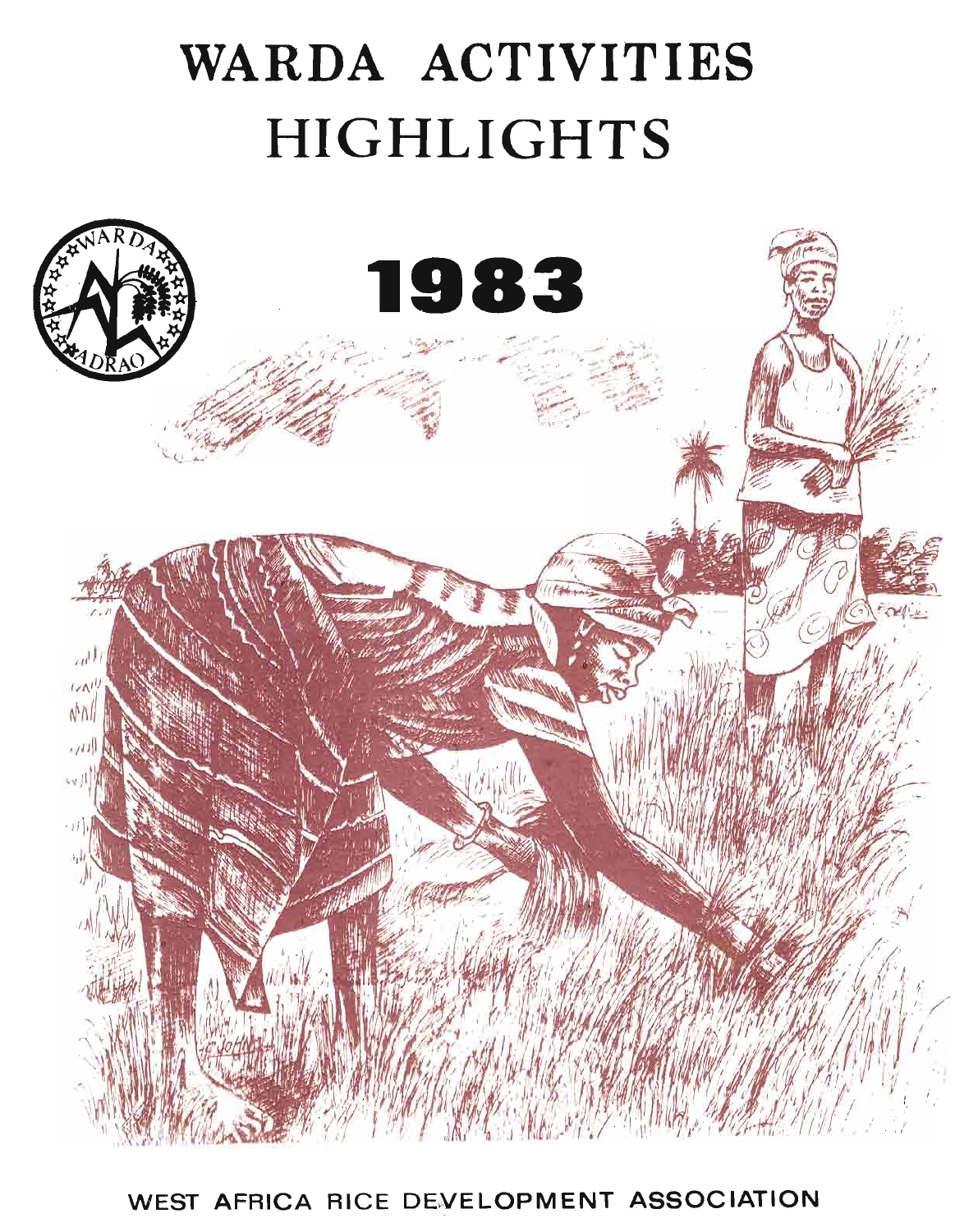## WARDA ACTIVITIES

 $\sim 10^{-1}$ 

## **HIGHLIGHTS**

1 983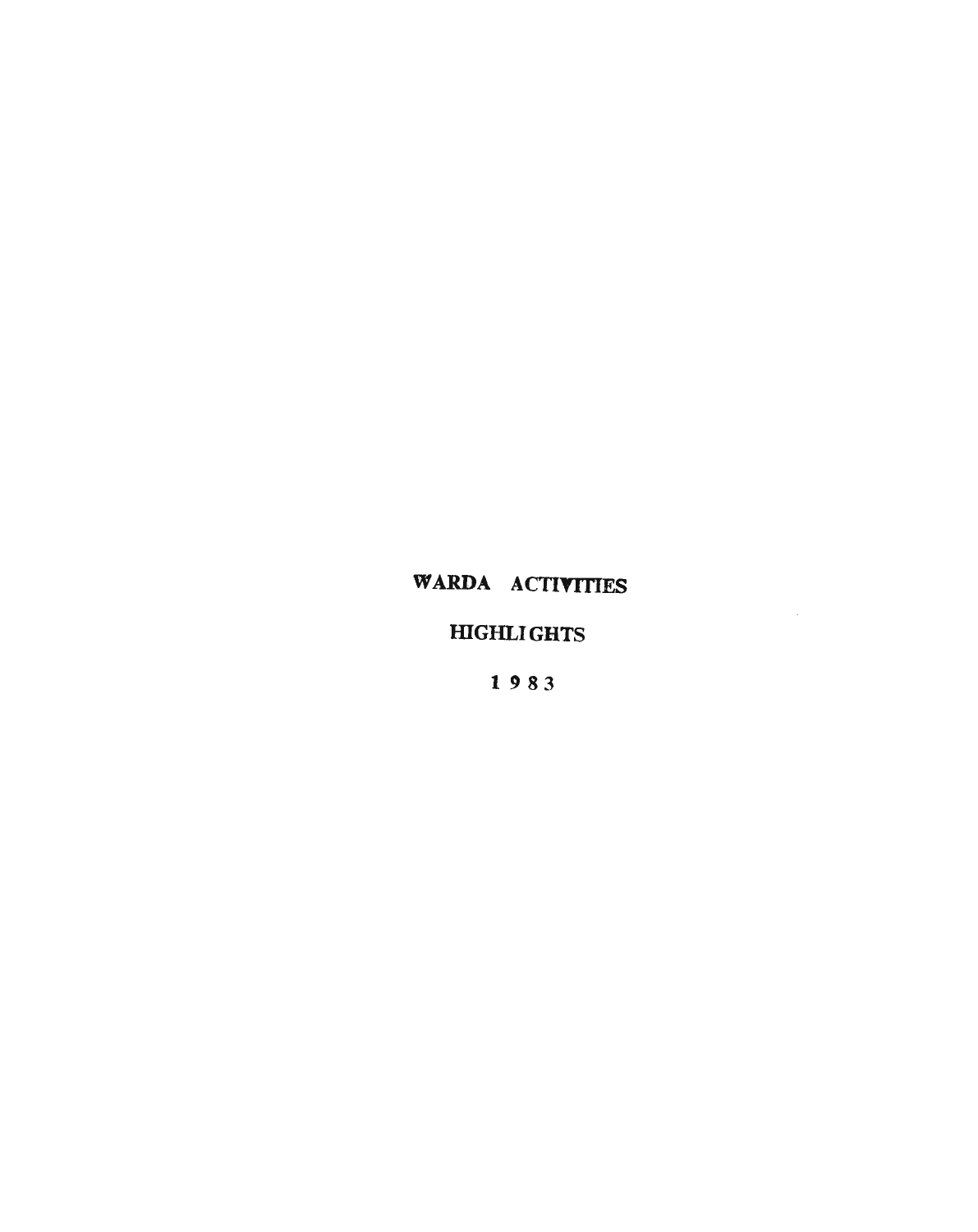**WARDA** ------

The West Africa Rice Devlopment Association (WARDA) which was formed in September 1970 under the auspices of UNDP, FAO and ECA is an intergovernmental organization consisting of 16 member countries namely: Benin, Burkina Faso (Upper Volta), Chad, Ivory Coast, The Gambia, Ghana, Guinea, Guinea-Bisaau, Liberia, Mali, Mauritania, Niger, Nigeria, Senegal, Sierra Leone and Togo.

The Headquarters of WARDA are located in Monrovia (Liberia) while its four Resional Research Stations are located in Bouake, Ivory Coast (upland rice); Rokupr, Sierra Leone (mangrove and swamp rice); Richard-Toll, Sdnegal (irrigated rice); and Mopti, Mali (deep water/floating rice). In addition, WARDA has a regional Training Center at Fendall (Liberia) and five Sub-Regional Coordination Ofiices responsible for the five zones into which the 16 member countries have been grouped.

WARDA is one of the 13 International Agricultural Research Centers (IARCs) of the Consultative Group on International Agricultural Research's (CGIAR) network. **The** Association has been mandated to assist its member countries to achieve self-suffienciency in rice, a staple food of West Africans.

The Association receives funds and assistance, in kind, from the following:

- member countries;
- CGIAR and the following countries and intitutions: Belgium, Canada, Federal Republic of Germany, France, Japan, Nigeria, The Netherlands, and Sweden; African Development Bank, World Bank, International Fund for Agricultural Development and the Organization of Petroleum Exporting Countries:
- International and regional organizations and private foundations, namely: United States Agency for International Development (USAID), Warld Bank, International Development Research Center, International Institute of Tropical Agriculture, International Labour Organization, United Nations Food and Agriculture Organization (FAO), United Nations Development Program (UNDP), European Economic Community, and Ford and Rockfeller Foundations; and
- International aid agencies of governments of the following countries : Belgium, Federal Republic of Germany, France, Great Britain, Italy, Japan, The Netherlands and Switzerland.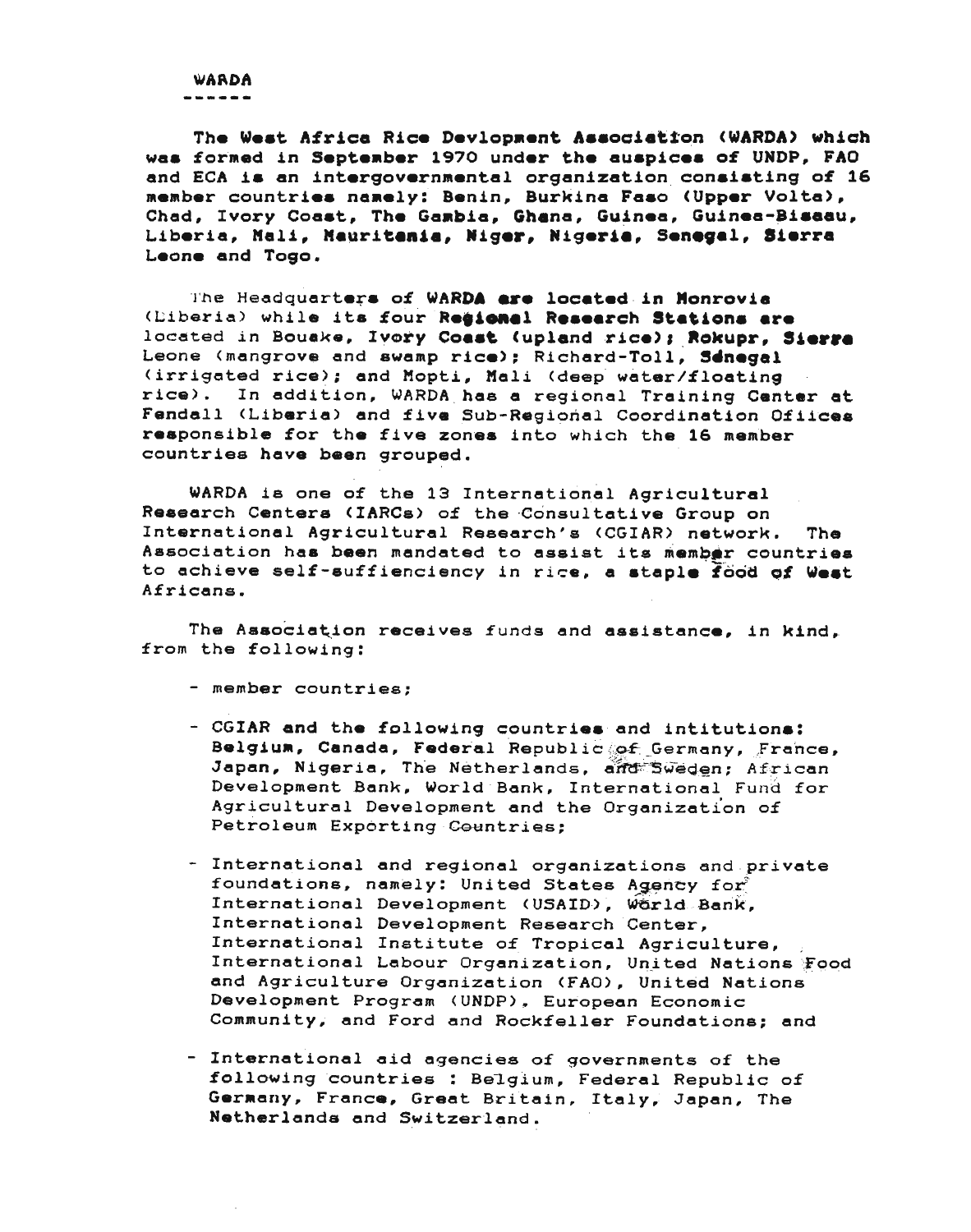## WARDA RESEARCH AND DEVELOPEMENT HIGHLIGHITS, 1983

## TABLE OF CONTENTS

| 1. RESEARCH DEPARTMENT                          | Page                    |
|-------------------------------------------------|-------------------------|
| Zone                                            | $\mathbf{1}$            |
|                                                 | $\overline{\mathbf{z}}$ |
|                                                 | $\blacktriangleleft$    |
|                                                 | 6                       |
|                                                 | 8                       |
| Technical Support Services  10                  |                         |
| Special Research Project: Bouake, Ivory Coast   | 22                      |
| Special Research Project: Rokupr, Sierra Leone  | 25                      |
| Special Research Project: Richard-Toll, Senegal | 29                      |
| Special Research Project: Mopti, Mali           | $\overline{31}$         |
| $\mathbf{2}$ .<br>DEVELOPMENT DEPARTMENT        |                         |
| Development Activities  33                      |                         |

 $\sim 10^{-1}$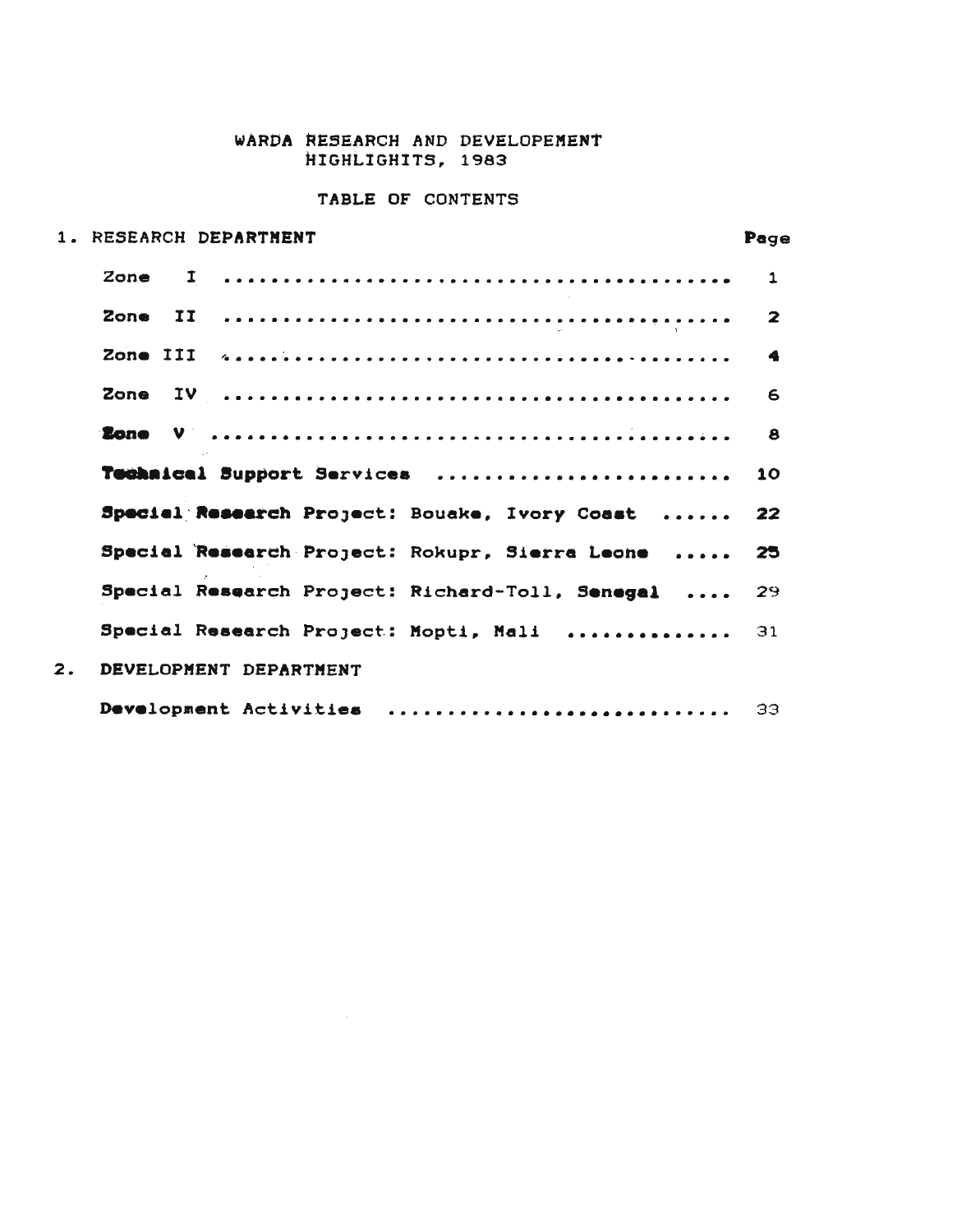ZONE I: (Gambia, Guinea-Bissau, Mauritania, Senegal)

1. Coordinated Variety Triala (CVT)

Coordinated variety trials were conducted at various locations in the zone with the objective of introducing directly superior varieties to suit the various growing conditions *in* a reliable and quicker way.

In the dry season trial under irrigated conditions in 1982, the short duration variety BR 541-BKN 19-3-4 gave the highest yield of 6465 kg/ha at Sapu in The Gambia. In Fanaye, Senegal, IR 2823-399-5 gave the highest yield of 6705 kg/ha. For the medium duration trials, IR 9782-144-3 gave the highest yield of 5.3 t/ha in Sapu while ITA 230 gave the highest yield of 7.2 t/ha in Fanaye, Senegal.

In the wet season upland short duration trial conducted in 1983, the highest yields of 2006 and 4421 'kg/ha were obtained from varieties IRAT 144 and DJ 12-539-2 respectively<br>in Sefa, Senegal and Caboxanque, Guinea-Bissau. IRAT 170 in Sefa, Senegal and Caboxanque, Guinea-Bissau. and ITA 118 produced top yields of 6.0 and 5.6 t/ha respectively in the medium duration trial at Caboxanque.

For the irrigated short duration trials. the highest yields obtained were 6.1 t/ha for variety BG 90-2 at Sapu in The Gambia, 3.9 t/ha for variety 32-XUAN-5-D at Contuboel in Guinea-Bissau, 3.9 t/ha of TOS 103 at Djibelor in Senegal, 5.8 t/ha and 5.3 t/ha for variety BR 161-2B 53 at Kaedi in Mauritania and Fanaye in Senegal respectively.

With regard to the medium duration varieties, ITA 212 produced the highest yield of 6.0 t/ha at Sapu for the moist zone. In Contuboel, however, ITA 249 with a yield of 4.9 t/ha was the highest yielder. In Djibelor, Kaedi and Fanaye, varieties IR 2928-7-3~1-1, IR 2071-586-6-3 and IR54 gave the highest yields of 3.5, 9.5 and 9.8 t/ha respectively.

In a mangrove swamp variety trial~t Cabox~nque *in* Guinea Bissau, variety SL 22-617 gave the highest yield of 5.8 t/ha. For deep/flooded varieties the BKN series have consistently been among the top five in both The Gambia and Senegal. Varieties Sentral Merah and BKN 6986-38-1 gave the highest yields of 3.4 and 5.0 t/ha respectively at Kudang in The Gambia and D;ibelor in Senegal.

2. On-farm Trials --------------

A number of on-farm trials were carried out in the zone. In The Gambia, improved varieties tried under strictly upland

1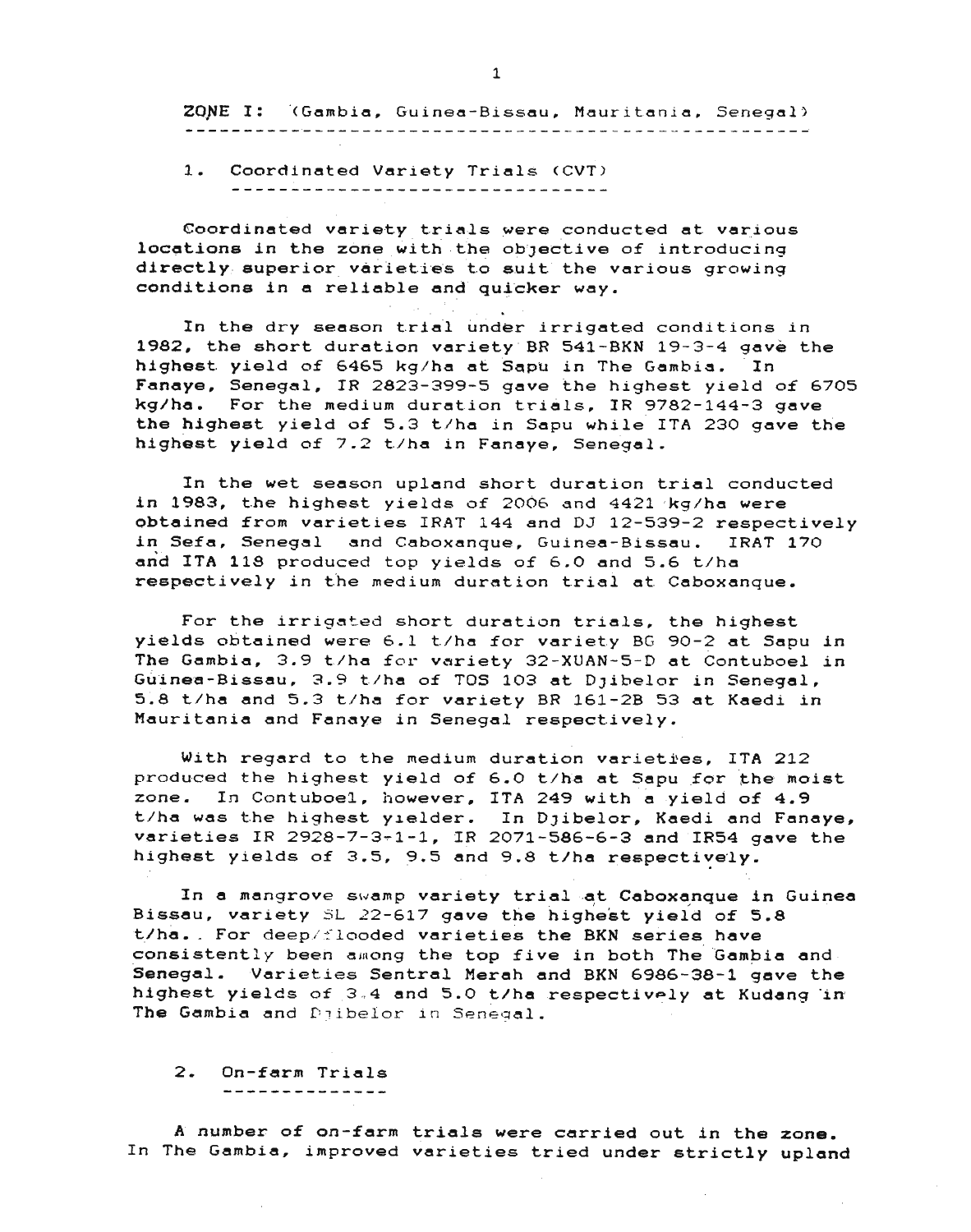conditions were Peking, IRAT 112 and IRAT 133, whereas for freshwater lowland, the varieties were DJ 11-509, IRAT 109 and IR 442 -2-58. In Contuboel, Guinea Bissau, varieties used were BG 90-2, BW 78 and I Kong Pao. Due to inadequate and erratic rainfall distribution, *yields* were low. In Mauritania where the trials were well managed under irrigated conditions, yields of up to 7.0 t/ha were obtained.

# 3. Adaptive farmers trials

Most of the trials carried out failed due to inadequate rainfall to desalinate the soil. However, at Jareup where ROK 5 was cultivated, a yield of 827 kg/ha was obtained.

ZONE II (Guinea, Liberia, Sierra Leone)

In 1983, 17 Initial Evaluation and Coordinated Variety Trials (lET and CVT) were conducted *in* zone II. On the whole eight sites were selected for these upland, irrigated, swamp and deep-flooded trials.

Only one irrigated on-farm trial was conducted in Liberia but six on-farm trials were conducted in Guinea.

The main trial results were as follows:

1. Upland Variety Trials ----------------------

At Gueckedou, IRAT varieties which produced between 1.S and  $2.6$  t/ha were the most productive followed by ITA 162 (2.2 t/he) end C22 end FAROX 299 <2.1 t/ha). At Kenema, lRAT and ITA variaties produced yields of a similar level.

2. Short and medium duration varieties were tested under the irrigated variety trials.

Of the short duration varieties ITA 245, KN 144, IR 13538-48-2-3-2, IR 27931-47-3-3, KAU 1661, and CNM 31 produced very high yields. At Kenema ROK 12 (Control) and ITA 245 produced very high yields and at Kindia the highest yields were obtained from TOs 103, BG-90-2 (check) IR 13427-40-3-3-2-3-5 and 32 ZUAN 5-D.

As far as medium duration varieties are concerned, it was observed that IR 2071-5-6-3, improved Mahsuri (ckeck)  $IR2928-7-3-1-1, BV 248-1-2071-556-5-6-3, IR 4422-98-3-6-1,$ lET 6050, IR 3259-PS-160-1 ITA 212 and CR 1022 produced high yields at Suakoko. At Kenema, the yields of IET 6056, IR 2071-586-5-6-3, IR 2928-7-31 ITA 123, IR 3259-P5-160-1, ITA 231, and ITA 249 were above 4.5 tonnes. At Kindia only ITA 242 produced 5 t/ha however the yields of  $P5-160-1$ , ITA 249, IR2928-7-3-1-1, ITA 231 and ITRA 123 were above 4.0 t/ha.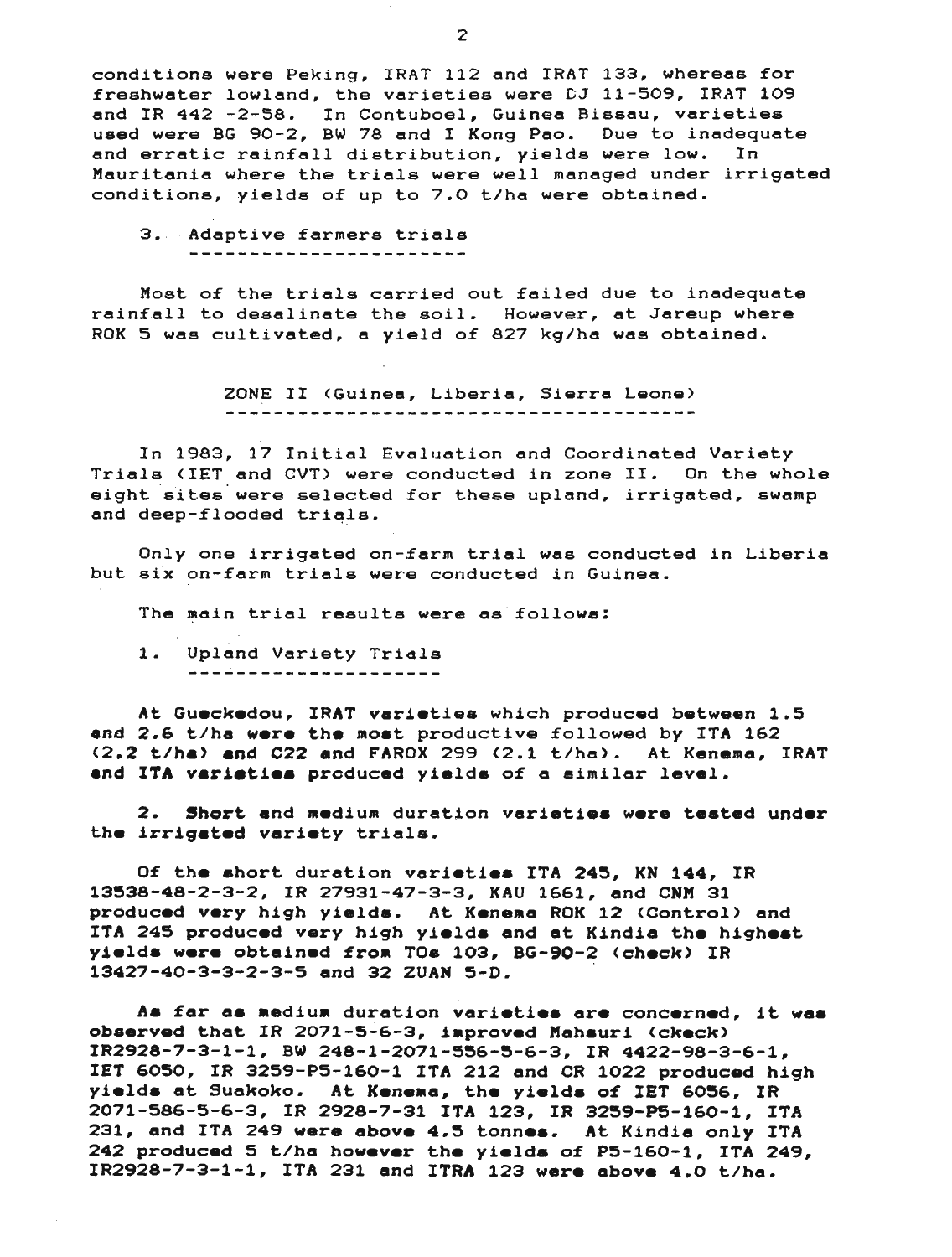ITA 123 and BR 161-B2-58 were severely attacked by neck blast. It was observed that BR 508-BR-9 had complete lodging at three sites namely: Suakoko, Kindia and Kenema.

3. Deep-Flooded Variety Trials -- --- -------- ~- --- --

The best results of these trials were obtained at Gbomsamba (Sierra Leone). SL 22-6-17, Warkayo-1, ANDY 301 and BKN 6986-38-1 were the most productive varieties. results obtained at Kankan (Guinea) were unsatisfactory and this was due to the floods which subsided at a time when the rice started flowering.

4. Swamp Variety Trials.

The best results of these trials were obtained *in*  Rokupr. The most productive varieties were Moyamban-1. Warkayo-1, Boydahn SL 22-6-17. Rohyb6. and War 6-2-8-2.

At Sonfonia, with the exception of IR 5617-113-1-1. Kaolack (control)~ Rohyb 1-1, IR 4712-113-3-1-2. Rohyb 6. War 6-2-13-2 and lR-4707-140-1~3. the other varieties were auaceptible to soil salinity and iron toxicity.

5. Initial Evaluation Trials

Two Initial Evaluation Trials under irrigated conditions were conducted at Kindia and Suakoko and two of such trials were conducted under upland conditions at Rokupr and Suakoko.

Kindia: The varieties tested at Kindia were:

lET 56,BR 51~74-61-51, ViJaya ITA 222, lET 6496. ITA 241. TOX 1725-1-8-20-1, IR 25-861-35-3-3, ITA 249, PNA 277-F4-247-1, TOX 1S35~8-1 and X-3-DT.

Suakoko: The varieties tested at Suakoko were:

ITA 249, TOX 1835-8-1, X-3-D-T, BR 4-8-2, 8R 316-16-4-4, FAROX 239-3-2-1, IR 13S38-48-2-3~2, IR 21931-47-3-3, PNA 237-F4-130-1, TOX 1835-11-1, TAICHUNG SEN YU 10, TOX 1838-9-1, BR 4-34-13-5, FAROX 233-6-2, etc.

3.4 On-farm Trials --------------

On the whole, six trials were conducted in Guinea, four in Liberia (3 under upland and one under irrigated condition).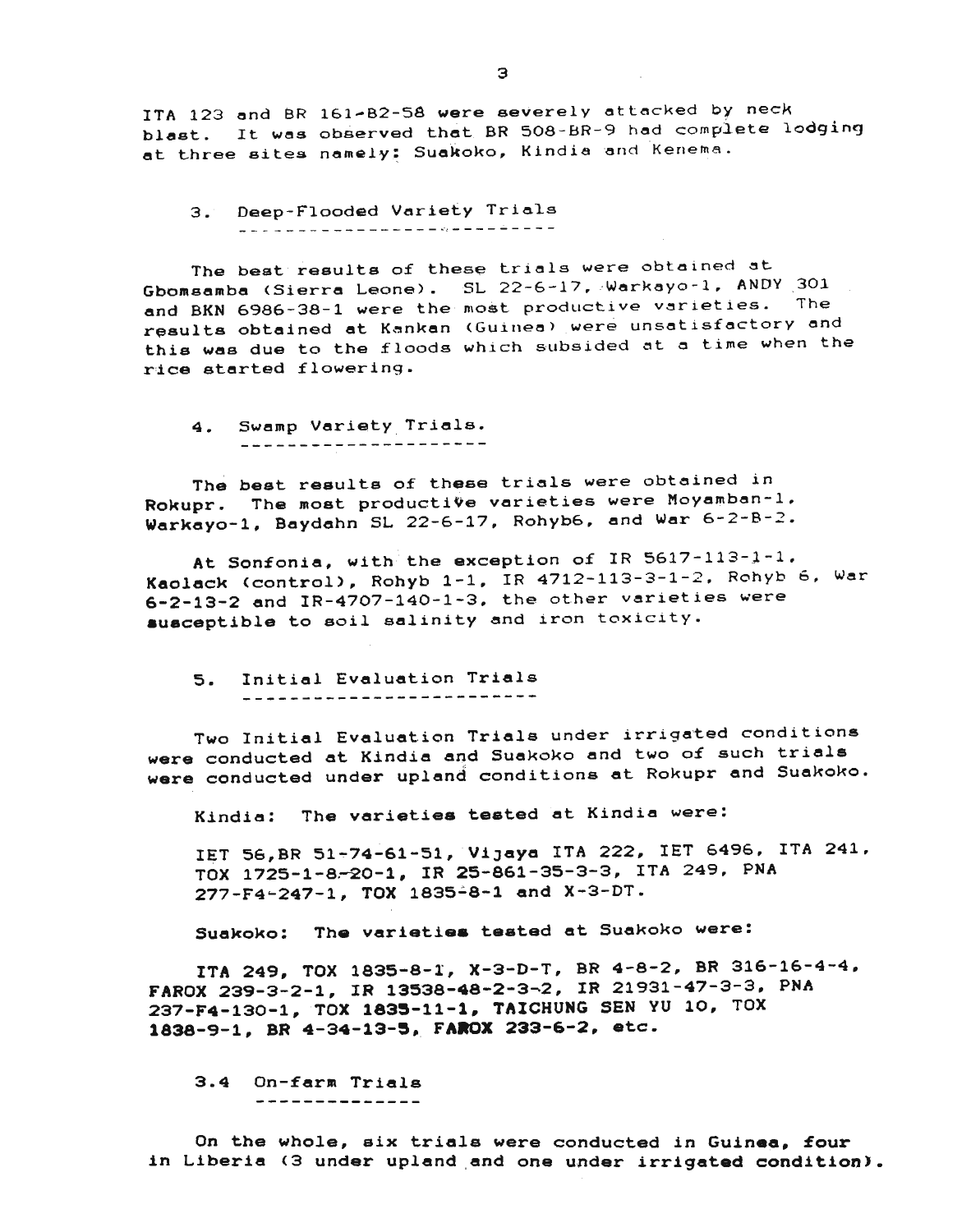Only irrigated on-farm trials produced fairly satisfactory results.

The best results of irrigated trials were obained at Kindia but in Balama (Liberia) late transplanting affected the performance of variaties tested.

Under swamp conditions it was observed that Diabon which produced 3.3 t/ha at Sonfonia and 2.6 t/ha at Kobayah was the most productive variety.

As far as upland rice is concerned, late sowing, as well as damage caused by leaf-eating insects and termites have contributed sighificantly to the low yields. Only one trial in which IRAT 136 and IRAT 102 were used produced satisfactrory results.

ZONE III (Mali, Burkina Faso (Upper Volta), Yvory Coast) வையில் மிபியிலியையில் மிபியியையை விவியைப் பி*யியில் விவியியி*ல் வழங்கியில் தியினையில் என்னையை விவியினையை நடைவின் எ

On the whole, 28 Initial Evaluation and Coordinated Variety Tricls as well as 151 on-farm trials were conducted in Zone III.

The results were as follows:

1. Initial Evaluation Trial 

With respect to upland rice the following were observed:

- No serious blast attacks for this reason; blast resistant varieties were not used . However certain varieties such as EPXBR 543, R313, IR3656-13-3; IR 19819-31-2-3, etc were susceptible to blast.

With respect to irrigated rice three trials were condcuted at Gagnoa, Kou Valiey and Kogoni. Very few diseases were observed In the Kou Valley and at Kogoni however, blast attacked certain varieties. On the contrary at Gagnoa, extensive damage was caused to almost all varieties by the Rice Yellow Mottle virus. Varieties which Were more seriously affected were: ITA 212: BR 40-82-1/C 3:  $PK^{-1}$ 123-41-1-1-1 and BW 267-3.

Sheath rot was also observed on FAROX 231-1-1-1; FAROX 228-2-1; PK 81-104-1 IR 9698-16-3-3-2; DG 362-7; FAROX  $236 - 1 - 1 - 3$ .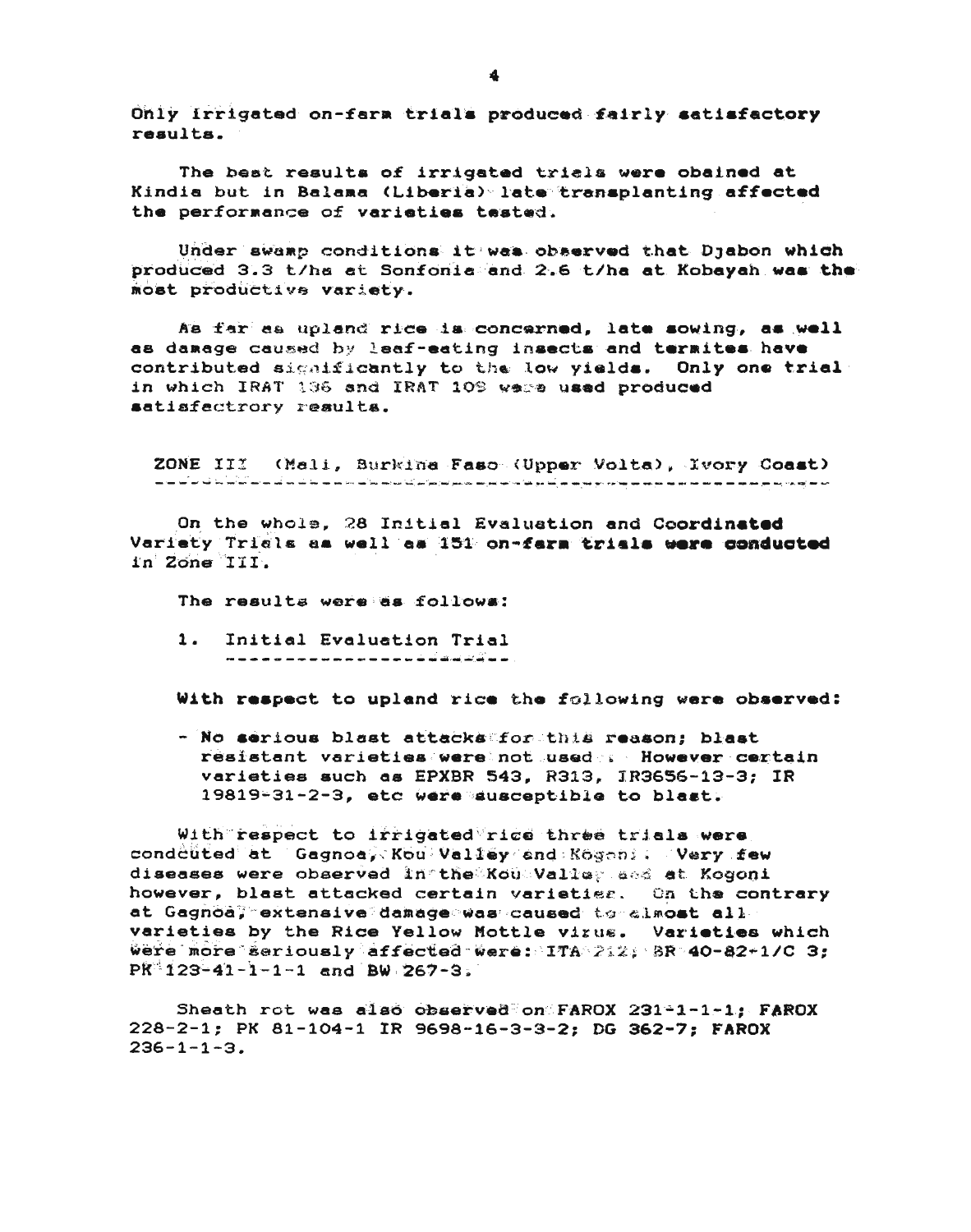2) The coordinated trials of strictly upland rice of a short duration did not generally yield satisfactory results. They were either destroyed by drought (the case of 'DJ' varieties in all stations) or they germinated as was the case of the following varieties IRAT 146; IRAT 147 and ITA 135 ; 150 at Odienne, Man and Lonforola. Varieties which performed well were: IRAT 146 (3453 kg/ha), IRAT 144 (3760 kg/he), ITA 117 (3453 kg/ha) and IRAT 113 (3287kg/he).

Varieties which produced the highest yields during the trials of medium duration upland rice were: ISA 6(3294 kg/ha) and IRAT 169(3119 kg/ha).

The two varieties which produced the highest yields during the coordinated short-duration irrigated rice trials were: 75-48-30 end BG 90-2 (BG 90-2 produced 7980 kg/he end 75-48-30 produced 8910 kg/hal.

The results of irrigated rice in the wet forest zones, have shown that short-duration varieties produced average yields. Of the medium-duration varieties, the promising varieties, were: IR 4422-98-3-6-1, ITA 231, IR 2070-586-5-6-3 and ITA 212.

Of the short duration varieties in irrigated rice in the Sahelian zone, BG 90-2 produced high yields (7490 kg/ha) at Korhogo; BR 24-2-1 and TOS 4688 produced average yields of 4350 kg/ha and 2560 kg/ha respectively in the Kou Valley. BR 13-473 and BR 24-2-1 are susceptible to blaat. Medium-duration varieties which were tested at Korhogo produced yields above 6000 kg/ha. Only BW 170 produced yields below 5000 kg/ha. In the Kou Valley, ITA 222 produced the highest yield (7130 kg/ha).

The deep-flooded rice trial was conducted in an area where the flood level was 30  $cm$ . The yields per hectare of BKN 6987-161-1-3 and ROK 16 ware very high (5020 kg/ha and 4920 kg/ha respectively).

3) On-Farm Trials.

Results of on-farm trials in Ivory Coast have shown that IRAT 144 produced the highest yield (1119 kg/ha on the average). In Burkina Faso IRAT 147 produced the highest yield (939 kg/ha) followed by Dourado Precoce. In Mali IRAT 10 produced the highest yield .

Varieties tested in the forest zone produced low yields due to drought which occurred in most trial sites, and to the damage caused by birds, cutting-grass and some diseases (leaf blast) •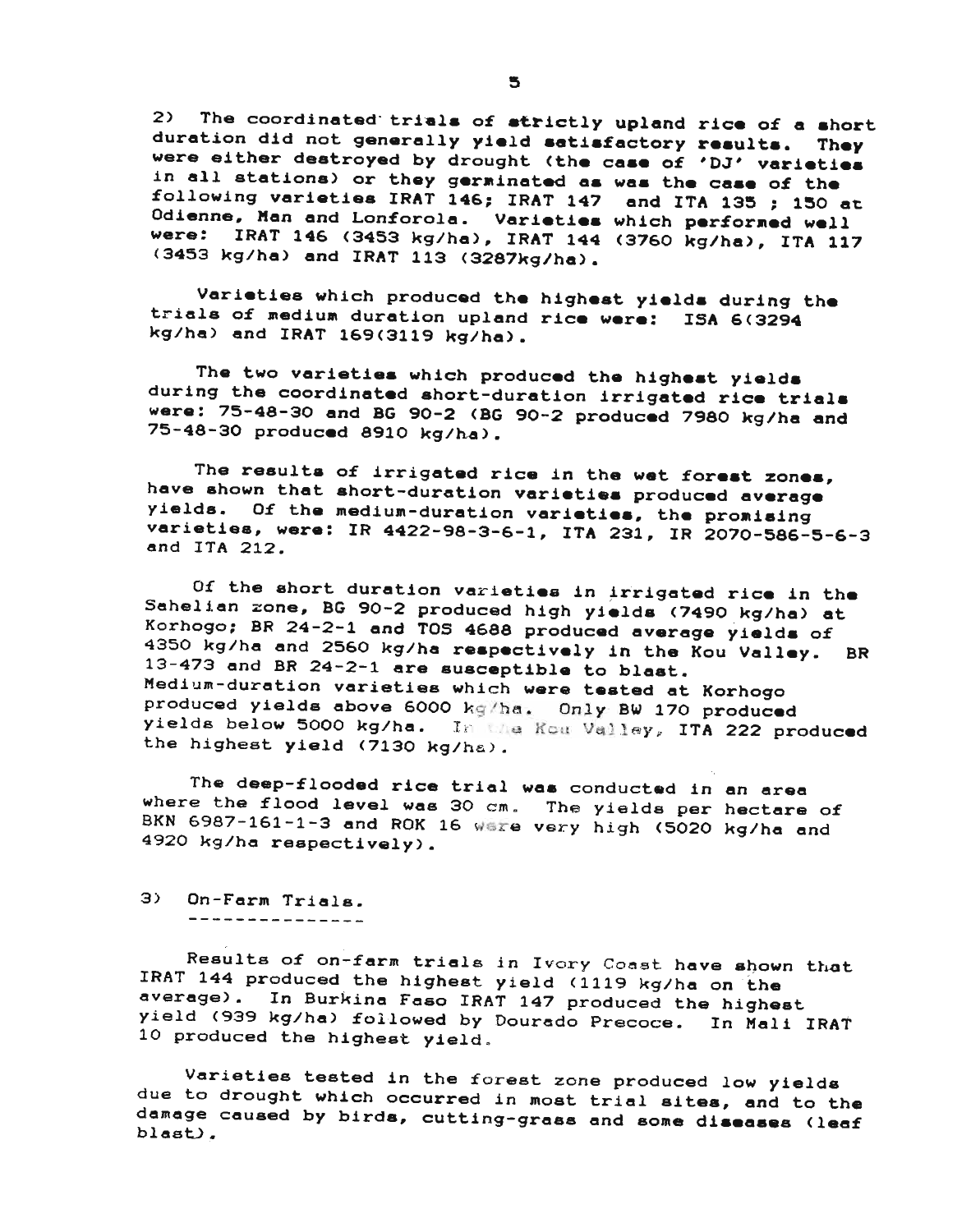Under irrigated rice trials, BR 51-319-9 produced average *yields* of 3641 kg/ha and lET 2885 produced the highest yields in developed swamps. Results of the on-farm trials in Mali have shown that there is no significant difference between the average yields of BG 90-2 (3012 KG/HA) and Gambiaka (3029 kg/ha)

In Ivory Coast there was no significant difference in the average yields of the two varieties recommended for extension<br>namely: 75-48-30 which produced an average vield of 6192 75-48-30 which produced an average yield of 6192 kg/ha and BG 90-2 which produced an average yield of 6209 kg/ha. However an in-depth study of results has shown that the yield of BG 90-2 appeared to be higher than that of 75-48-30.

> ZONE IV (Ghana, Nigeria). ---------------------------

1. Coordinated Variety Trials (CVT).

A total of twenty two coordinated trials were conducted *in* the zone *i.e* seven *in* Ghana and 15 *in* Nigeria.

Promising varieties in the irrigated trials identified at various sites were:

- 1. Tono (Ghene) TOS 103 in the short duration trial
- 2. IITA (Nigeria) IR 21931-47-3-3 and ITA 245 in the short duration trial.
- 3. IITA (Nigeria) IR 2928-7-3-1-1 in the medium duration erin vr<br>trial.
- 4. Badeggi (Nigeria) C 1322-28 and KN 144 in the short duration trial.
- 5. Badeggi (Nigeria) IR 2928-7-3-1-1 in the medium duration trial.

Major obstacles which affected yields in the trials were drought particularly at Tono and Kpong in Ghana, Rhyncosporium infection and stemborer damage particularly in Nigeria.

For the upland trials entries that showed eome promise included IRAT 133 at Ikenne and IRAT 144 at Ibadan all *in*  Nigeria, while BKN 6986-38-1. SENTRAL MERAH, IR 2071-586-5-6-3 and BKN 7022-10-1-4 were the promising entries *in* the deep flooded trials.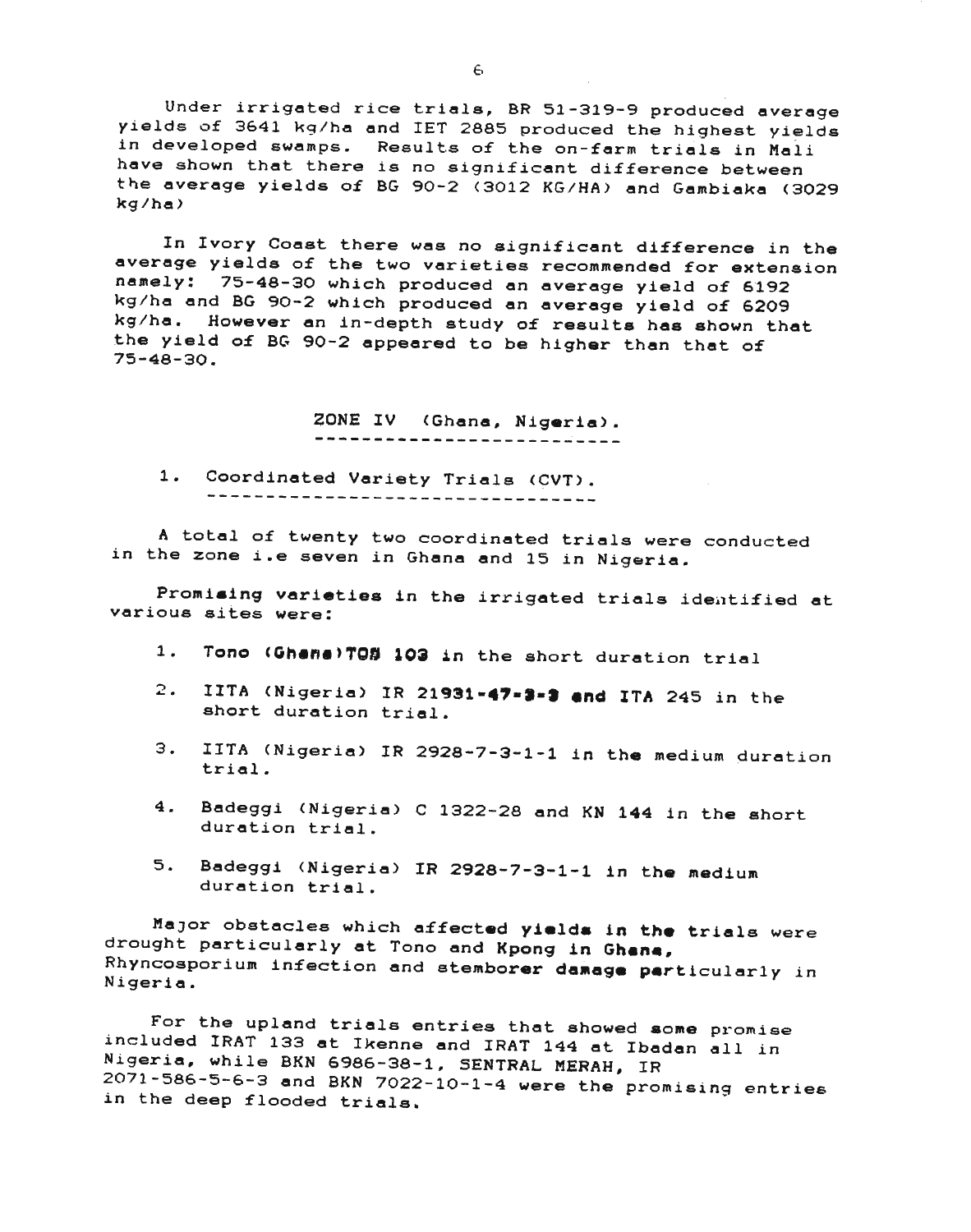Major limiting factors in the upland trials were drought particularly at Nyankpala (Ghana) and Ibadan in Nigeria.<br>Blast disease was more serious at Ikenne for IRAT 146 and ITA 117. Helminthosporium disease was heavy as in the past on some entries at Ikenne-D311-541-1, IRAT 133, IRAT 146 and ITA 117 while Rhyncosporium was found to be more serious on two entries at Ikenne namely D34-135 and ITA 132. Stemborer infestation was found on several entries at Moor Plantation in Ibadan, while Dead heart was severe on D312-539-2 and white heads on DJll-541-1, DJ12-539-2 and ITA 117.

Deep flooded varieties experienced stemborer infestation with white heads appearing on varieties ADNY 301, KUATICK, KUNDUR and MANGRA.

#### ON-FARM TRIALS --------------

2. In Ghana all the on-farm trials in the Northern and Upper Regions failed due to drought. Trials conducted at Asutsuare in the south gave useful results. The top yielder was BR 11 Into Super gave asset founds. The Cop yielder  $3273-$ P339-2 as the best variety with a yield of 3.6 t/ha because of its grain quality.

In Nigeria on-farm trials zonal triels were conducted at Badeggi and Edozhighi for irrigated short and medium duration varieties and at Ibadan, Ikenne, Akure and Amakama for upland short and medium duration varieties.

In the irrigated short duration trials at Badeggi, an entry from WARDA CVT, TOX 516-19-SLR gave the highest yield of 6.7 tlha while at Edozhighi, another entry from WARDA CVT, KN144 also gave the highest yield of 3.4 t/ha. However, the mean yields show ITA 245 (4.8 t/ha) as the highest yielder, followed closely by KN 144  $(4.7 \text{ t/ha})$  and TOX 516-19 SLR  $(4.4 \text{ t/fa})$ t/ha).

In the irrigated medium duration zonal trials, the top three yielders at Badeggi were BR 51-118-2, ITA 123 and BR 168-28-23 with yields of 7t, 6.7t and 6.7t respectively. AT Edozhighi yields were very low with ITA 212 as the top yielder with 1.8 t/ha.

In the short duration upland trials the top yielders at the various sites were IRAT 133 with a yield of 2.8 t/ha at Ibadan, ITA 162 at Ikenne with a yield of 1.07 t/ha, IRAT 110 at Akure with a yield of 1.65 t/ha and ITA 162 at Amakama with a yield of 1.05 t/ha.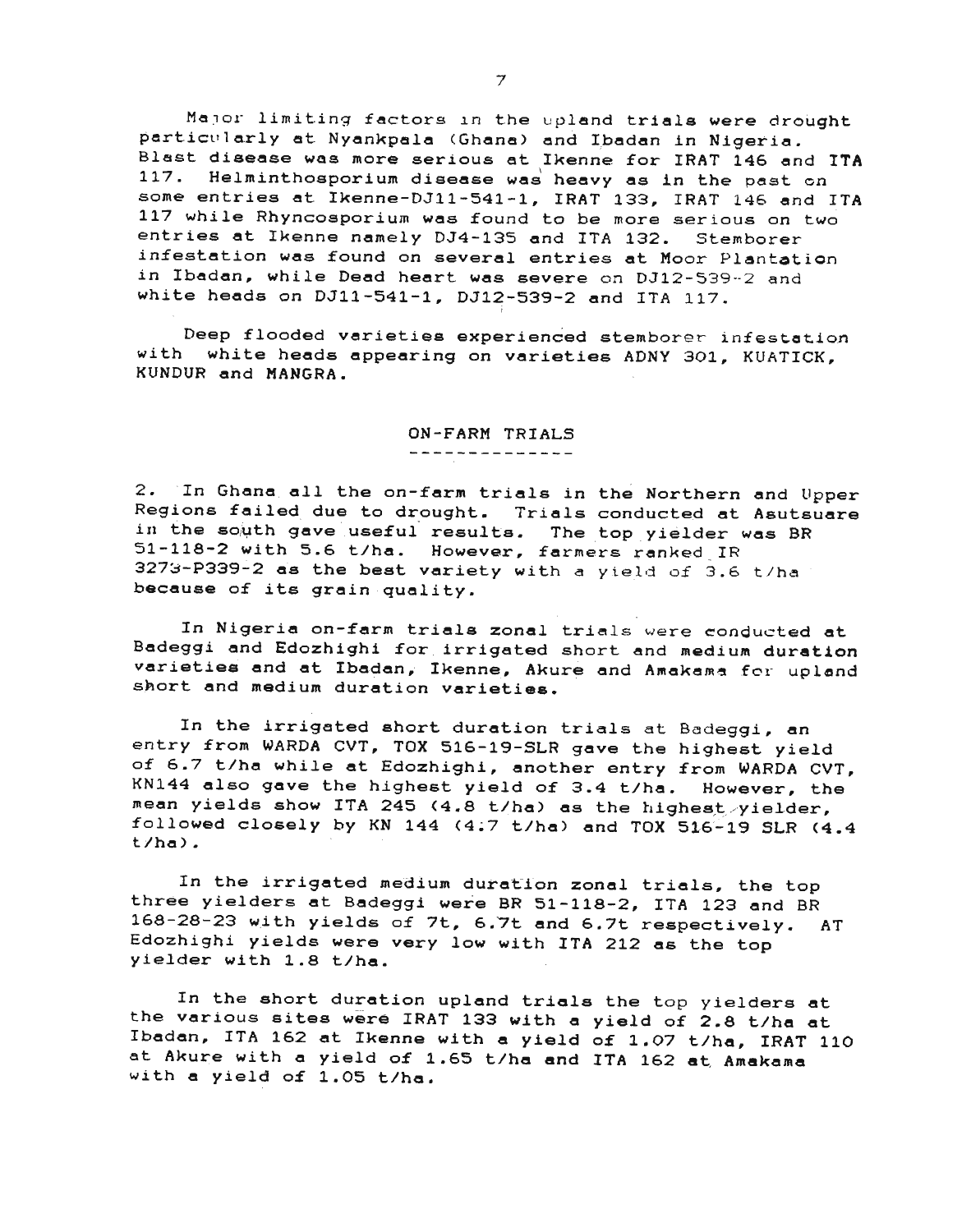In the upland medium duration trials, the top yielders were ITA 256 with a yield of 6.93 t/ha at Ibadan, IRAT 104 with a *yield* of 1.59 t/ha at Ikenne, ITA 141 with a yield of 2.62 t/ha at Akure and ITA 141, ITA 4420 and IRAT 104 with a *yield* of 1.2 t/ha at Amakama.

ZONE V (Niger, Benin and Togo)

In 1983 about thirty Initial Evaluation trials (IET), Coordinated Variety Trials (CVT) and on-farm trials were conducted at fifteen sJtes in Zone V. These trials involved upland, irrigated and deep-flooded rice varieties.

As a result of poor rainfall throughout the year, an extremely limited number of coordinated variety trials was carried out. Results of this cropping season were therefore, very inconclusive and most of the trials were scorched under the drought conditions.

In the irrigated variety trials (wet zone) short duration varieties KN 144, TNAU 7893, KAU 1661 and Medium-duration ITA and IR varieties performed well both in Benin and Togo. In the Sahelian Region on the other hand, the varieties which seemingly exhibited the best yield performance on the Libore and Touala sites in Niger were short-duration ones: 8R161-28-53, TNAU 7893 and IR 135-38-48-2-3-2 as well as medium-duration varieties ITA 222, B 2360-8-9-5.

The performance of the on-farm trials also fell below expectations.

In Niger, varieties BG 90-2 and IR 1529-680-3, for which farmers had already shown a preference, gave the highest yield. Variety BR 51-46-5 also claimed the attention of farmers especially following the incidence of Xanthomonas on IR 1529-690-5. On the whole, yields were lower than those generally obtained in the area, averaging about 4 t/ha.

The deep-flooded trial at Kolo which is the *only* trial that aurvived till maturity produced results similar to those obtained in research stations under the same rice cultivation system. The average yields of 6t/ha are quite unusual since they are uaually around 4 tons/ha.

In the upland trial in Togo, variety IRAT 13 which haa been identified in recent years as the variety showing the best resistance to drought did not confirm this characteriatic in this trial. It should be noted that all the upland trials in Benin were completely destroyed by drought.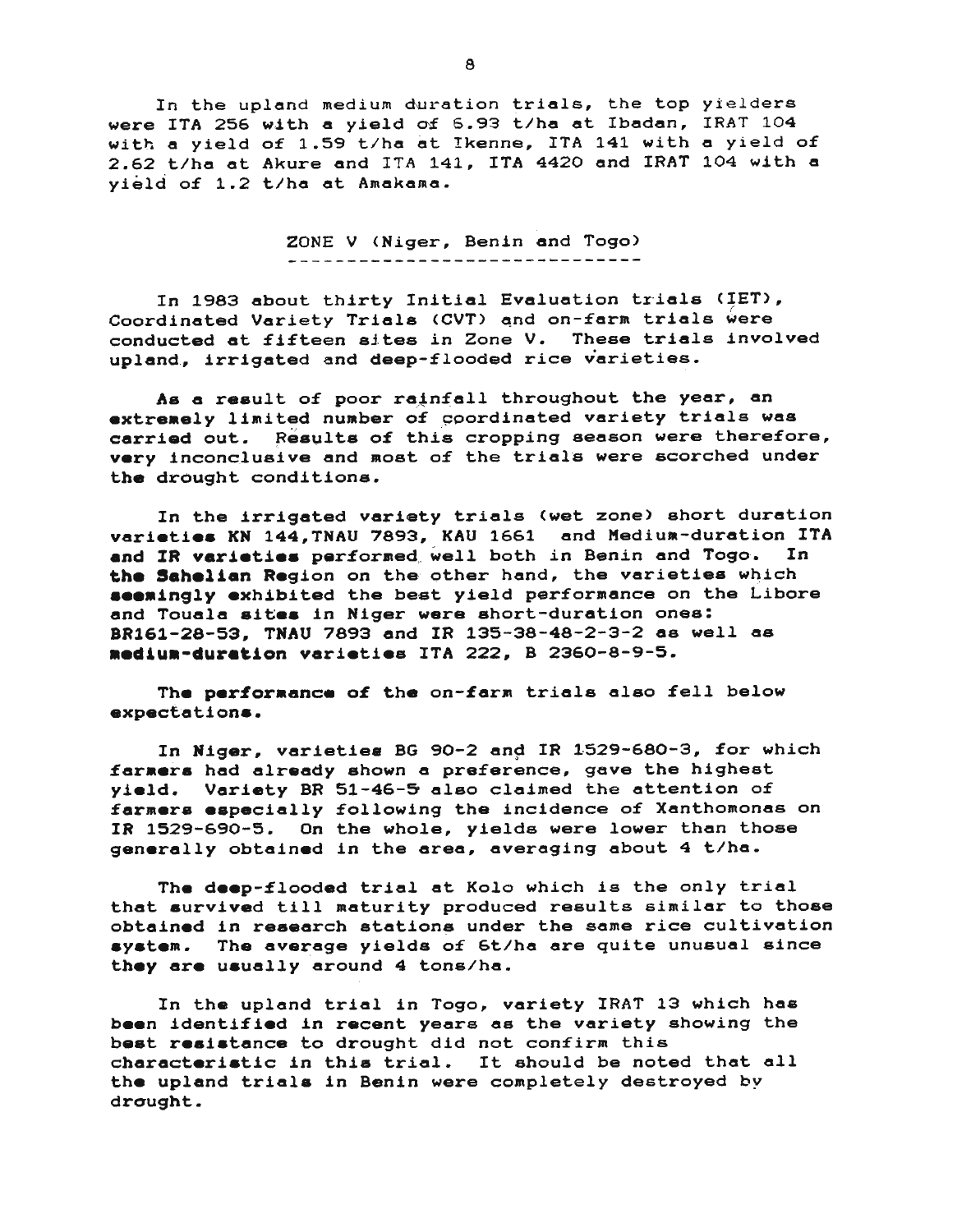At the end of this rather marginal cropping season, it was observed that the new WARDA entries have, once again, exhibited a good yield performance and have thus increased the local collections in each country. The varieties which are to be used for on-farm trials and extension purposes will be obtained from this collection. Furthermore, it is gratifying to note that many of the new entries continue to perform better than the local checks which are themselves considered as old improved and widely recommended varieties.

Given the limited facilities of the irrigated rice cultivation, it would have been much more advantageous to conduct On-Farm trials on a larger scale under the upland conditions in Benin and Togo since such trials are likely to benefit a larger number of rice-growers.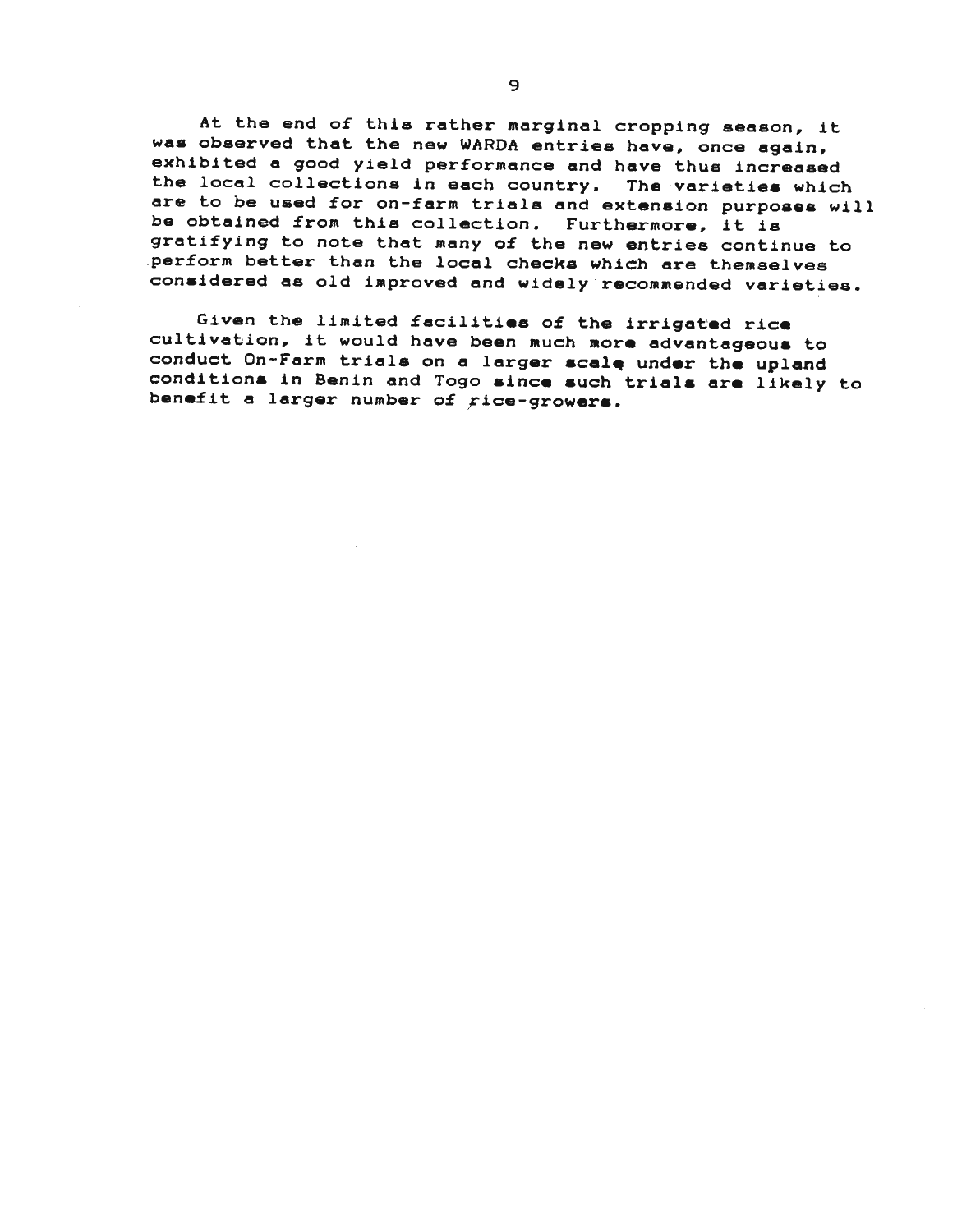TECHNICAL SUPPORT SERVICES ---------------------------

A. IRON TOXICITY SCREENING -----------------------

In 1983, four main types of experiments were conducted under a project in which IITA, CARI and WARDA were cooperating.

1) Cultivars from CIAT:

The first set of trials waa the screening of sixty-aeven cultivars introduced from CIAT, Colombia. A reaistant check was planted after every 10 plants. Iron toxicity scores were made based on foliar symptoms at 4, 8, and 12 weeks after  $transplanting.$  The most tolerant entries are  $21548; 16492;$ 21790; 21809; 16404; 21701; Suakoko &; 18452; 22119; 16497;  $22421$ ;  $22434$  and  $18454$ . Many of the tolerant entries were of. better plant types than the check. They also outyielded the check though they were not more resistant

2) Iron Toxicity Scr .. nin. Set o~ the International Rice Testing Program (IRTP);<br>---------------------------

The screening set consisted of 60 entries. They were planted under iron toxic conditions with two replications. The soil pH of the trial site ranged from 4.2-4.5. The most resistant entry was IR 5741-73-2-3. This and other entries will be further tested under more controlled conditions.

3> Pot Screening at Suakoko:

Dried and thoroughly mixed soil, collected from iron toxic sites, was put in 8-litre plastic buckets. After two weeks of sub-mergence, four 3-week old seedlings of each test entry grown in non-toxic soil were transplanted into each bucket. Each bucket also had one seedling each of a susceptible and a resistant check. Entries were rated according to foliar symptoms of iron toxicity at 4, 8 and 12 weeks after transplanting. Seventy-two cultivars were tested. The entries with high tolerance, good panicle exsertion and clean grains were Tox 960-72-1; Tom 2-30 Tom 2-65; Tom 2-20; and Tom 2-17.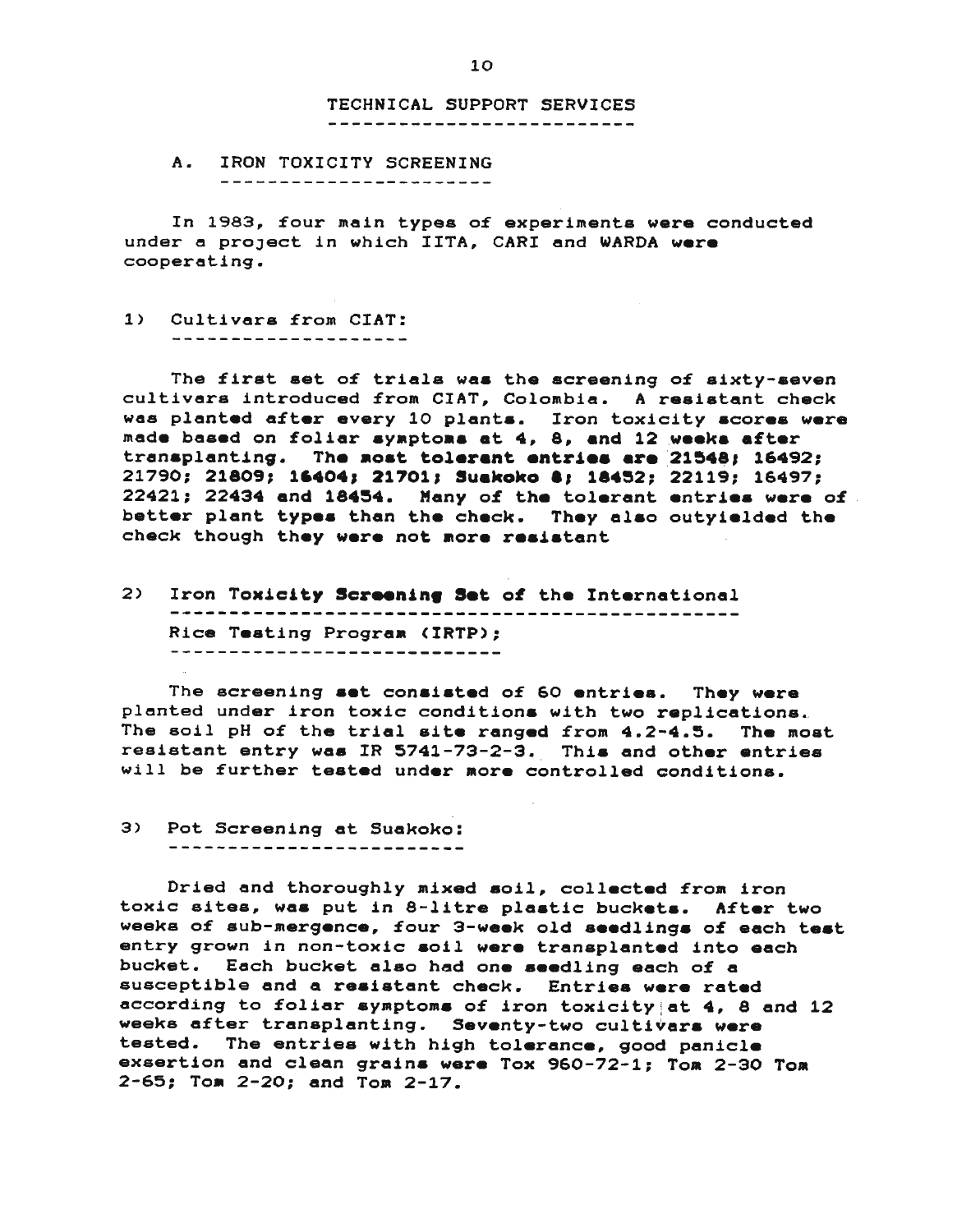4) Field Screening Trials:<br>-----------------------------~-----------------

Ninety cultivars were screened. Seedlings were raised on <sup>a</sup>non-toxic nursery for three weeks before transplanting. The plants were spaced 20 x 20 cm in 3 meters long rows, with four replications. The resistant checks were Suakoko 8 and Gissi 27. The susceptible checks were IR 26 and IR 5. There were many entries (for example Tox  $960-42-1$  and Tox  $711-18-7$ ) that were found resistant, with good grain length, desirable days to maturity, good panicle exsertion and plant-height.

- B. INTERNATIONAL RICE TESTING PROGRAM (IRTP)
- 1. International U~land Rice Obsez'vational Nursery (lURON 1983).

Several entries yielded higher than the check end ITA 130 was the highest yielder. Other good entries were BR 51-282-8: IR 24761-35-3: Tox 475-NIBI-NKI-L53-B: IR 5931-110-1; R9-1-6-1-3-1-1; CI5ANDANE. Chianung 51-P1: IRA; 125 and 16871.

2. International Rice Observational Nursery (IRON 1983)

Several entries were better than the control e.g. BPI 3402. IR19670-263-3-2-1, IR25560-132-2-3, lR25916015-3-2 and BG380-2.

. SCREENING OF DIFFERENT UPLAND BREEDING POPULATIONS 

A tc a1 of 105 populations received from IITA and IRRI WL . SCLeened under high rainfall upland conditions at Suakoko. Liberia. As a result, fifty-nine lines were selected from 28 populations for further assessment.

D. GERMPLASM PROGRAM:

---*---------------*

IN 1983, 528 collections were rejuvenated and multiplied. Some characterization was also done.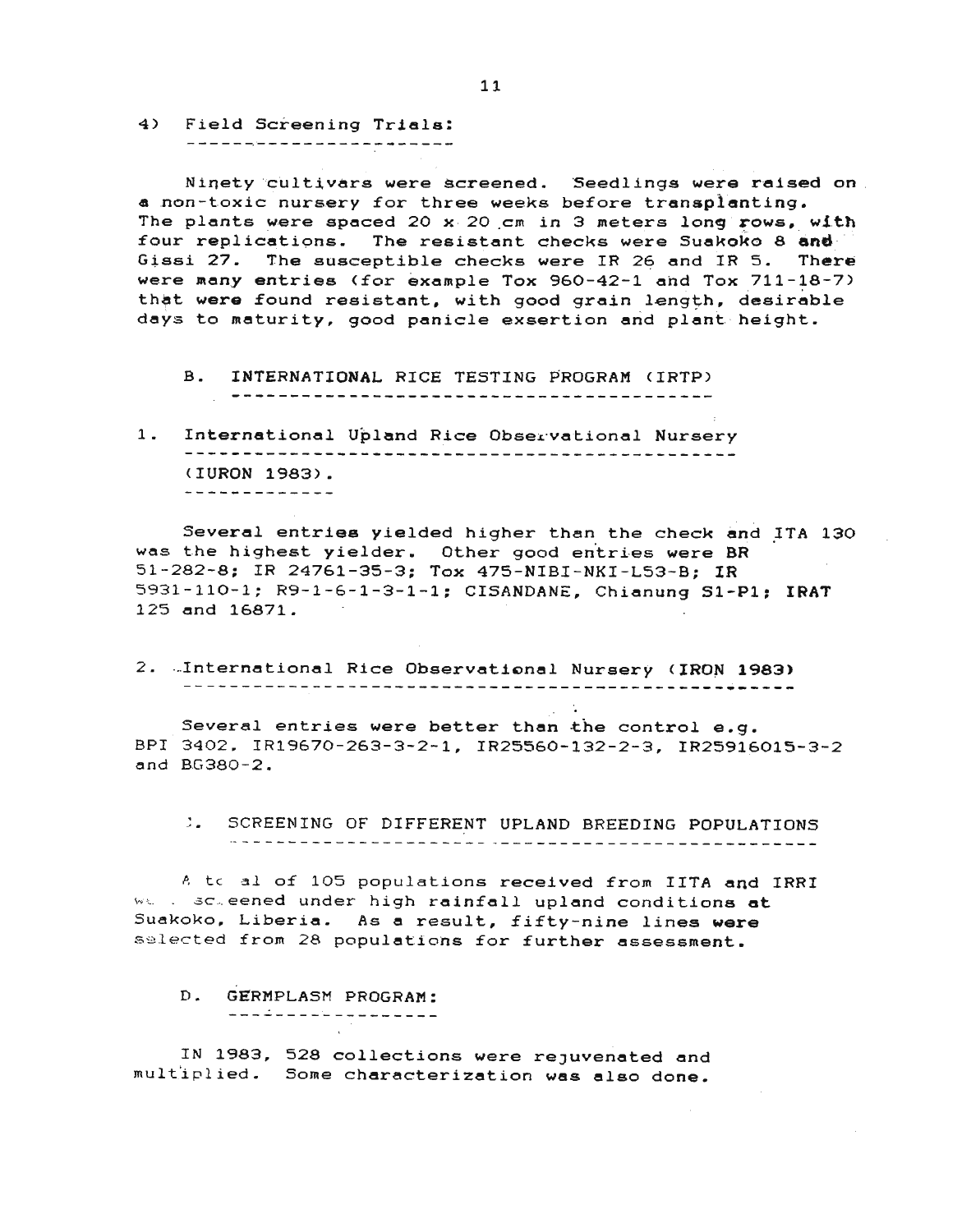- E. DISEASE SURVEY: ---------------
- 1) Incidence of bacterial blight:

A Joint survey by WARDA and IITA was carried out in the Sahelian countries of the WARDA region (Mali, Niger, Upper Volta and Senegal) to confirm the occurrence of bacterial leaf blight, Xanthomonas oryzae. The result of this survey substantiates the occurrence of this disease *in* all the Sahelian countries. It was noted that in some cases the incidence was associated with high nitrogen level. The disease was mostly found in irrigated and deep flooded paddy.

To reduce its incidence in future, it is recommended that

- a) paddy from infected plants should not be used as seed,
- b) only tolerant varieties be grown, and
- c) nitrogen application be restricted to about 80-100 kgs/ha.
- 2) Incidence of Rice Yellow Mottle Virus:

During the same survey by IITA/WARDA, the incidence of Rice Yellow Mottle Virus (RYMV) was determined with the antiserum for Rice Yellow Mottle Virus prepared by IITA. Most of the samples tested from Niger, Upper Volta, Mali showed positive reactions. The disease was very severe and extensive in areas around Tillabery in Niger. Samples from Fanaye and Dagana (Senegal) showed negative reaction.

F. AGRONOMIC STUDIES

-----------------

UPLAND RICE: ------------

1. Package Evaluation Study ------------------------

The objective of this study was to find out the factor(s) that limit rice yield in the upland soils (plinthic aerisols) when put under continuous rice crop after bush fallow in high rainfall area. In the fourth continuous rice crop, the study has shown that:

- the grain yield with traditional method (702 kg/ha) could almost be tripled by fertilizer applications, weeding, mulching by straw, line sowing and insect control;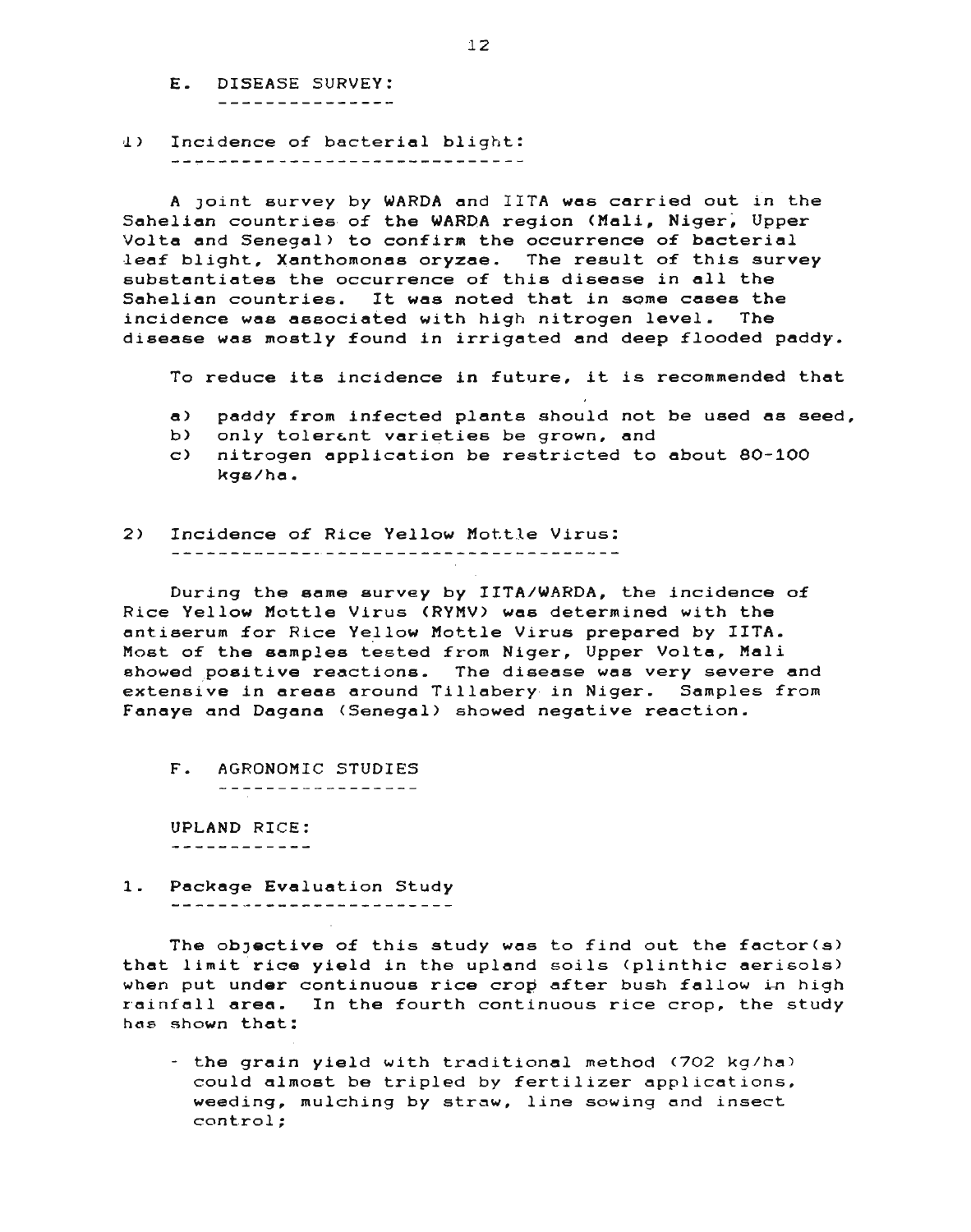- fertilizer application without weeding greatly increased the total number of weeds and reduced the grain yield. Both fertilizer application and weeding are necessary for higher grain yield.
- similarly, straw mulch greatly increased the rice yield by reducing the total number of weeds and also conserving moisture in the upland soils:
- line sowing is important for proper weeding and to reduce weed population competing with rice for soil moisture, sunlight and nutrients;
- monocotyledonous weeds dominated followed by broadleaf weeds;
- insect control by systemic Furadan 3G application improved grain yield.
- 2. Disease incidence and yield response of rice (cultivar LAC 23) to nitrogen under bush fallow continuous rice cultivation 多多发生用 上海国籍 可以已经按照假例 机行动机 人名巴斯特斯梅斯科利巴比亚古英语一类书言或文章文字文字文字文字文字

The result has shown that rice yield increased significantly with increase in N levels. However, yield increase per kg with applied N was highest at 60 kg N/ha (9.3 kg rice /kg N) and decreased at higher N levels.

The incidence of leaf scald increased with increasing N levels and the highest scoring (4.50) was recorded between 180 and 210 kg-N/ha. Similarly, grain discolouration was at higher levels of N.

The present study again shows that N application alone will not maintain grain yields in upland rice as soil organic matter content decreases; exchangeable cations, CEC and soil pH may cause low yielda in succeeding rice crops.

LOWLAND SWAMP

- -------------
- 1. Package Evaluation Study

The objective of the study is to identify the optimum combination of agronomic practices and also the factor(s) that limit rice production in lowland swamp ecology· with iron toxicity problems.

The factors include: methods of land preparation, transplanting, fertilizer application (60 kg/ha each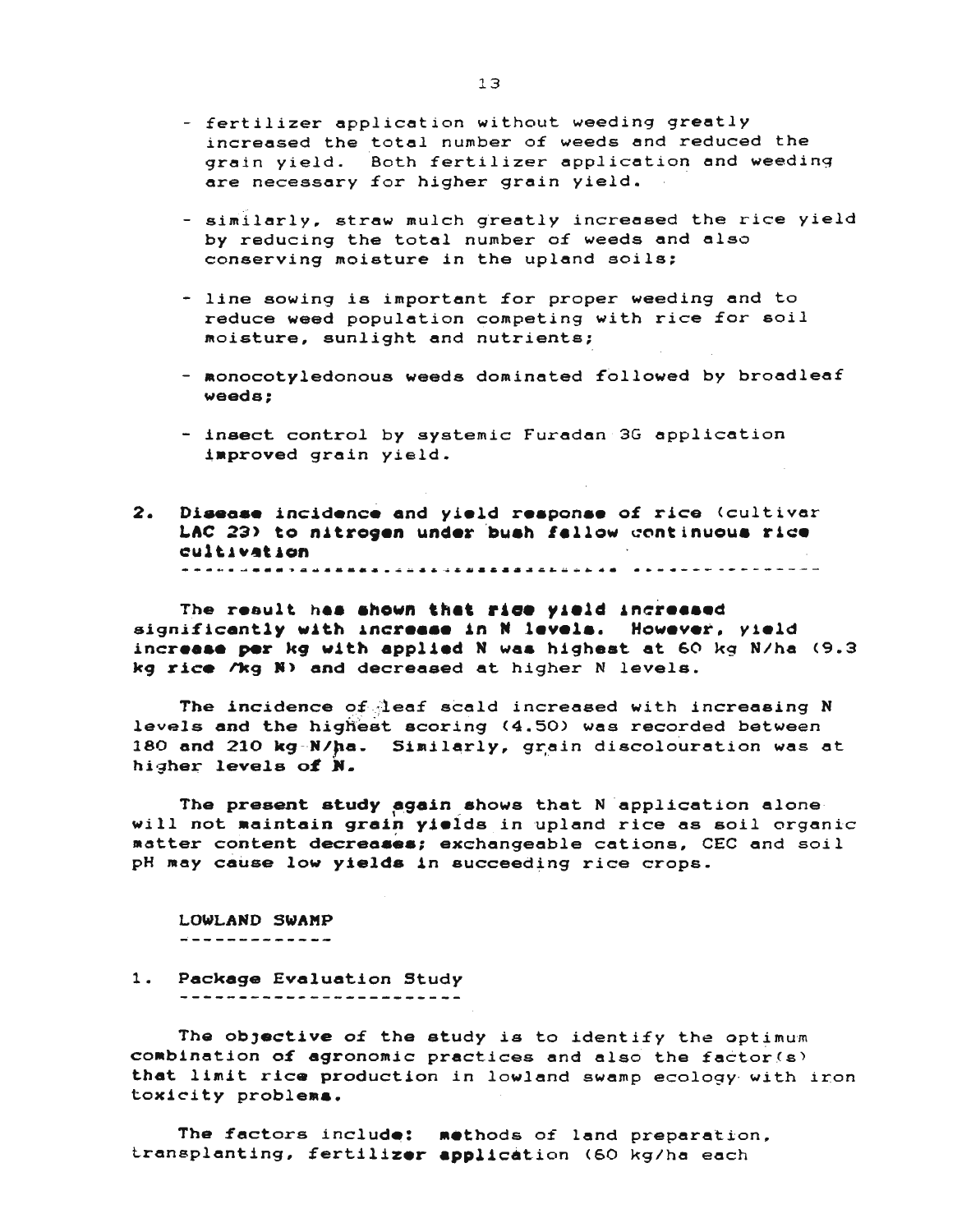of N, P205 and K20: three equal split doses of N and K, and basal P), Weeding (twice), insect control (three equal split doses of Furadan 3G at 1.2 kg a.i/ha) and soil amendment by straw burnt (at the rate of 4 t/ha). The treatments were so designed as to develop a complete package (CP = line transplanting, fertilizer, weed and insect control, straw burnt, first ploughing after harvest and second ploughing and puddling' before transplanting), and an intermediate package (IP = CP - first ploughing after harvest). The traditional method consisted of random transplanting, no fertilizer or insect control, one hand weeding, no straw-burnt application, and one ploughing and puddling before transplanting.

The trial results have shown that effect of treatment on rice yields was significant  $(P = 0.01)$ . Traditional method produced the lowest rice yield of 3.3 t/ha followed by IP-weed control (3.5 t rice yield/ha) while IP-fertilizer, IP-insect control and IP-straw burn produced 18, 14 and 13 percent less rice yields respectively than IP.

At the trial site aquatic broadleaf weeds dominated, while grasses and sedges (dominant weeds in dry season fellow) were insignificant during the wet season. IP-weeding has the highest number of weeds followed in descending order by traditional method and IP-line sowing.

The inferences from the above study are as follows:

- = the rice yields with traditional method (3.3 t/ha) could be intreseed by 40 percent by adopting a package consisting of fertilizer application, weeding, line gianting (for proper weeding), insect control and soil emendment by straw-burnt application;
- one ploughing after harvest of the wet season rice erop, when soil is still moist may be useful to discourage weed establishment and infestation during the dry season fallow. Thus time taken to plough and puddle the hard soil before transplanting of the wet acason rice could be greatly reduced. This need further investigation;
- . rice field ploughed after harvest of the wet season rice will absorb water easily during the beginning of the following rainy season, and as a result land preparation could be done much earlier without waiting for thorough soaking of lowland swamp soil by rain water. Thus the long turnaround period in establishing the wet season rice crop could be shortened.
- Evaluation of various sources of nitrogen fertilizers  $\mathbf{z}$ .

In 1983, among the N sources, Sulfur Coated Urea (SCU) with 22.0 percent dissolution rate, Urea Super Granules of 1g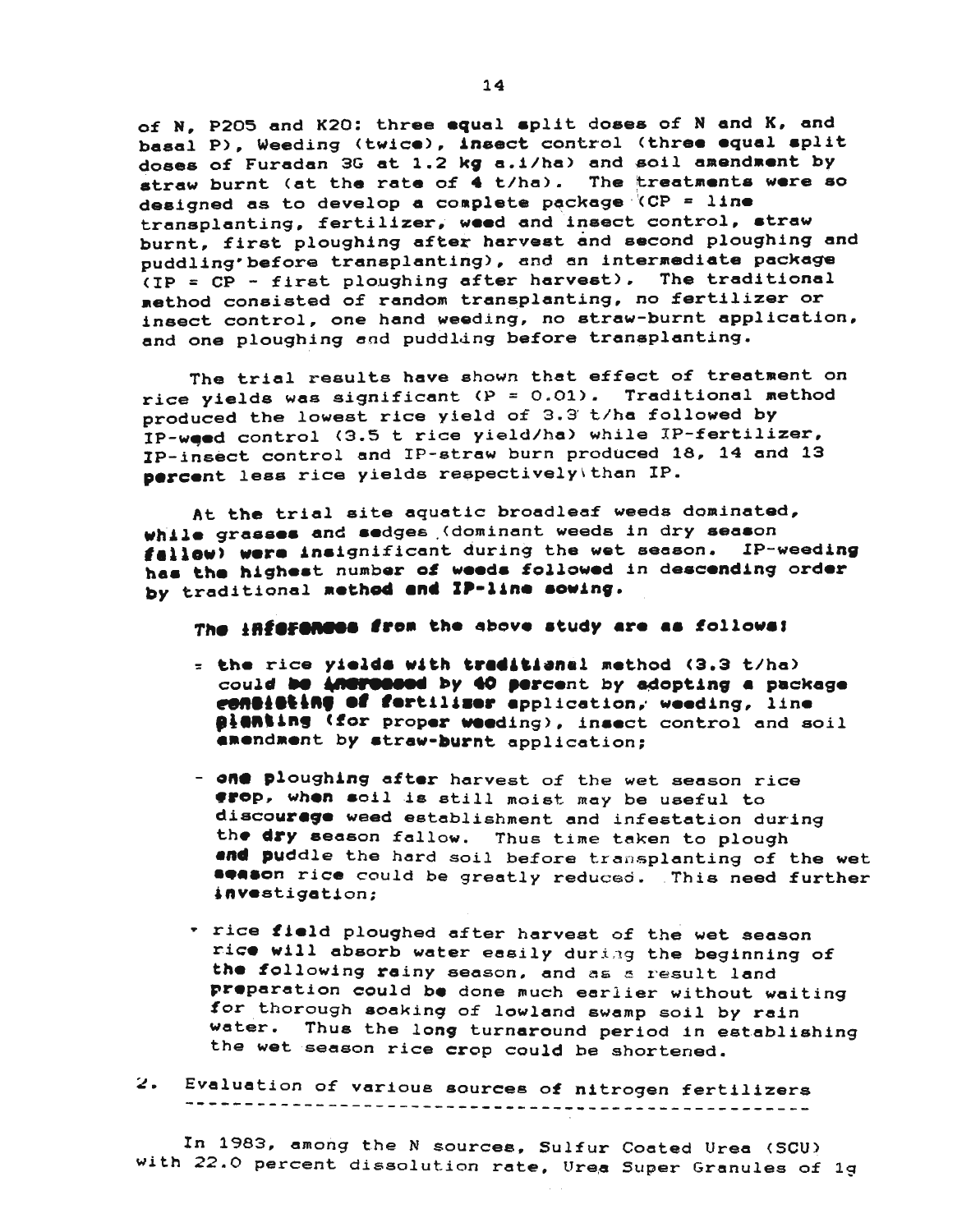and commercial urea were compared at three N levels (28.2, 56.4 and 84.6 kg N/ha). There were ten treatments including one control treatment (no nitrogen).

The effect of treatment on rice yield was highly significant (P = 0.01). Regardless of N sources, the yield difference between control and 28.2 kg/ha level was not significant. However, rice yields in all N sources at 56.4 and 84 .6 kg N/ha level were significantly greater than those at 28.2 kg N/ha and the control treatment.

Within the various N sources the interaction between sources and levels of N was significant. The results have also shown that USG at 56.4 kg/ha, as far as rice yield is concerned, is as good as 84.6kg N/ha of commercial urea and The 1983 season trial results have shown that USG SCU. placed in the reduced soil layer at transplanting is a better N source, as far as rice yield is concerned, than either SCU broacast on soil surface at transplanting or commercial urea applied in three split doses.

3. Evaluation of Various sources of phosphorus fertilizers was advanced a mercedic concerned a consequence exception and concerned a series

The objective of this study was to evaluate phosphate rocks such as Tunisia (3% P205), Jordan (3% P205), Morocco (33.4% P205) and Togo (36.5% P205), and also triple super phosphate for agronomic and aconomic effectiveness in lowland swamp (Gléyic acrisols). It was started in 1981 and continued in 1982 and 1983. There were 16 treatments (i.e. five P sources each at 20, 40 and 60 kg P205/ha) including a control treatment (no P).

The two wet seasons (direct effect) and two dry season (residual effect) trial results could be summarised as follows:

- a) Direct effect <u> - - - - - - - - - - - - -</u>
- in both years yield response to applied P was significant. However, regardless of P sources, rice yields in 20 kg P205/ha were not significantly greater than those in control;
- rice yield increased significantly with P205 level from 40 and 60 kg/ha in both years;

in the first year, Tunisia phosphate rock (mean of all P levels) gave the highest rice yields and this was superior to other sources of phosphorus while, in the second year, there were no significant rice vields differences among Tunisia and Jordan phosinate recks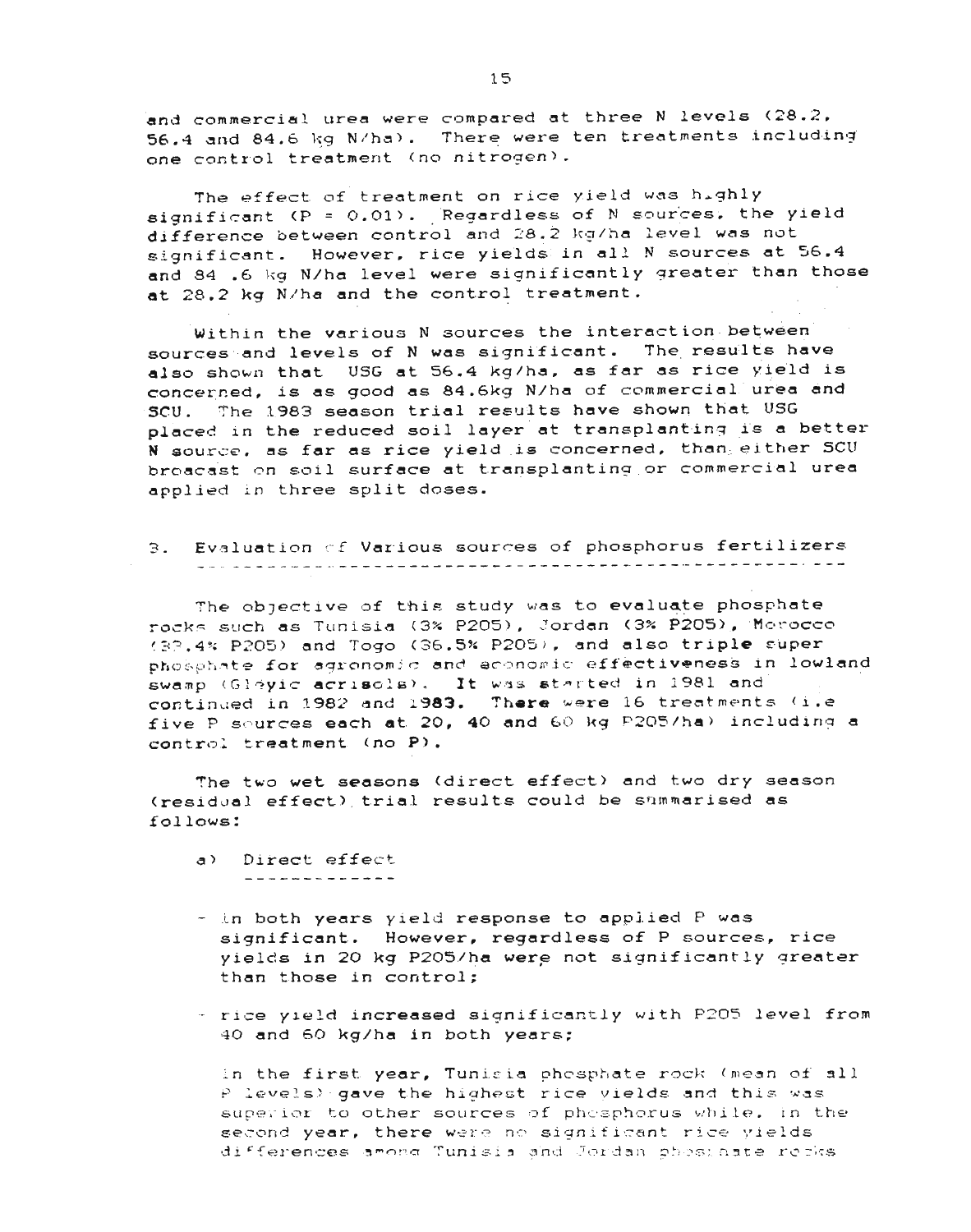and triple super phosphate; however all the three .P sources produced significantly greater rice yields than Morocco end Togo phosphate rocks;

- as fer as *rice yields* are concerned Togo phosphate rock is least effective as P source followed by Morocco phosphate rock.
- b) Residual effect \_\_\_\_\_\_\_\_\_\_\_\_\_\_\_\_
- in both years yield response to residual phosphorus was significant;
- in the first year, in all P sources rice yield in 20 <mark>kg</mark> P20S/ha treatments was significantly greater than that in the control. This was not recorded *in* the second year residual P trial;
- in both years. the *rice* yields in residual 40 and 60 kg P20S/he treatment were significantly greater than those in 20 kg P205 /ha treatments. However, the yield differences between residual 40 kg and 60 kg P205/ha treatments were not significant:
- *- in* the first year. the rice *yield* response to residual phosphorus was highest in Jordan phosphete rock. while it was not in Tunisia phosphate rock in the second year.
- c) Combined effect (direct and residual)
- Tunisia and Jorden phosphate rocks produced higher rice yields than other P sources in the first year;
- *- in* the second year Tunisia end Jordan phosphete rocks were as effective as triple superphosphate. While Morocco and Togo phosphate rocks were less effective as <sup>f</sup> sources.
- 4. Yield response *of* rice varieties to nitrogen in lowland swamp

A collaborative experiment (between IITA and WARDA ) was conductecd in the 1982 dry season. There were 16 rice cultivars tested at 60 and 120 N kg/ha. Out of 16 rice cultivars tested there were 13 ITA series and three checks including one local check Suakoko 8 which *is* tolerent to iron toxicity. The 1982 dry season trial results heve shown that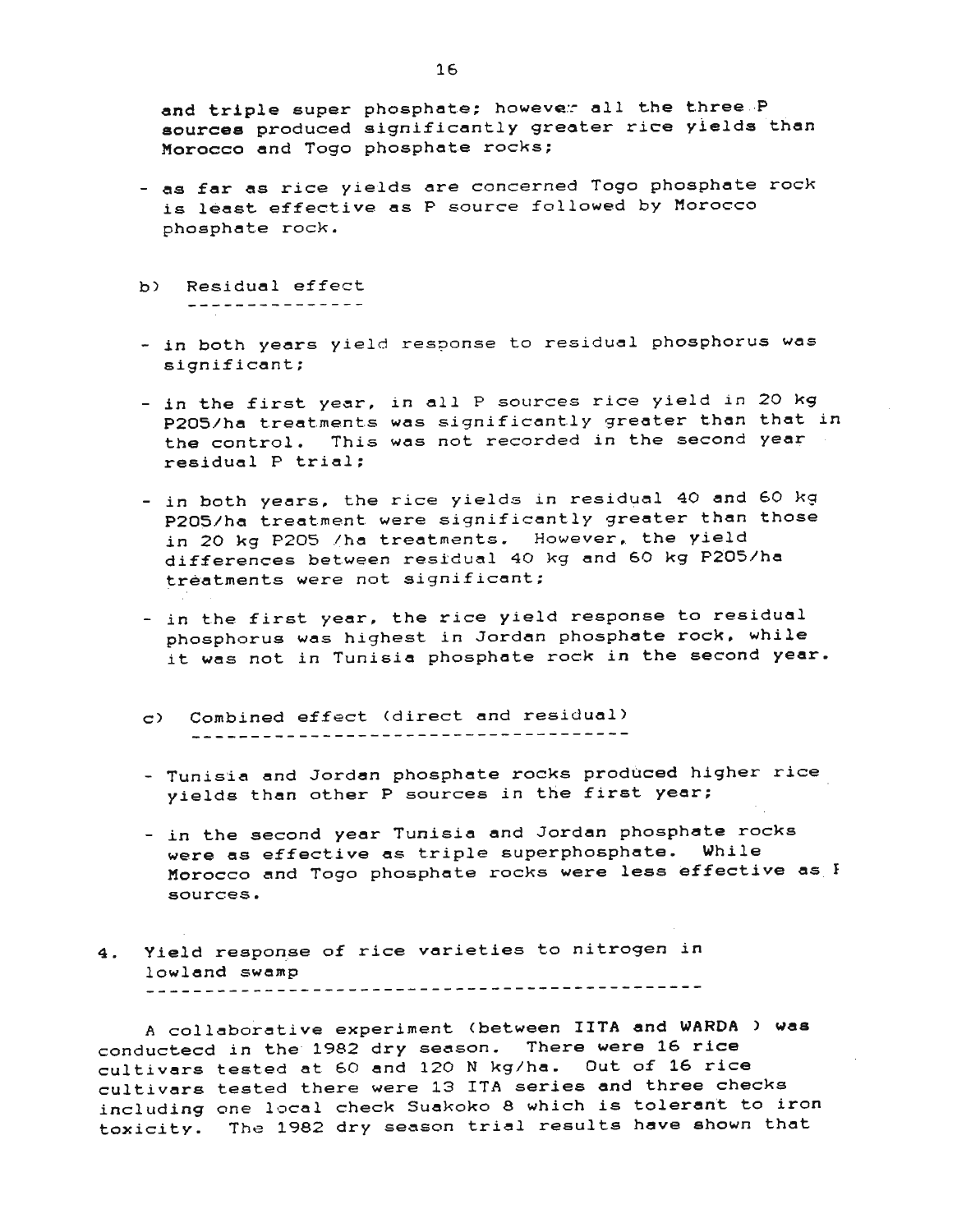only varietal differences in rice yields were significant. Rice yields of 5.0 t/ha were recorded in ITA 239, ITA 242, FARO 15, ITA 254, ITA 252 and ITA 245. These rice yields were compared with the local check Suakoko 8 (3.8 t/ha), which gave significantly smaller rice yield than 11 rice varieties. Incidence of leaf blast was higher in 120 kg/ha treatment than that *in* 60 N/ha in most of the rice cultivara.

On the basis of performance of rice varieties during the 1982 dry season *five* ITA varieties (ITA 239, ITA 242, ITA 245, ITA 252 and ITA 254) were selected and the local check Suakoko 8 was included in the 1983 wet season trial. These six rice varieties were tested at N levels of 0, 40 and 80 kg/N/ha.

The trial results are summarized as follows:

- Rice yields decreased with increasing N level from 0 to 80 kg/ha in ITA 252, ITA 242 and ITA 245.
- While in ITA 254, ITA 239 and Suakoko 8 rice yields increased at 40 kg/ha and decreased at 80 kg/ha.
- ITA 254 at 0 kg N/ha *gave* 4.3 trice yield/ha which was significantly greater than rice yields in other *varieties at all N levels.*
- Iron toxicity scoring varied with rice cultivars and N levels. ITA 239 and ITA 254 showed lower iron toxicty scoring (1.25 to 2.50) than other *varieties* (3.25 to 5.25).
- ITA 254 exhibited promising performance. This variety gave higher rice yields in both dry (5.0 t/ha) and wet (4.3 to 4.8 t/ha) seasons as well as lower iron toxicity scoring (2.0) *in* the wet season than the local check Suakoko 8 (3.8 t and 2.8 t 3.4 t rice yield t/ha in dry and wet seasons respectively).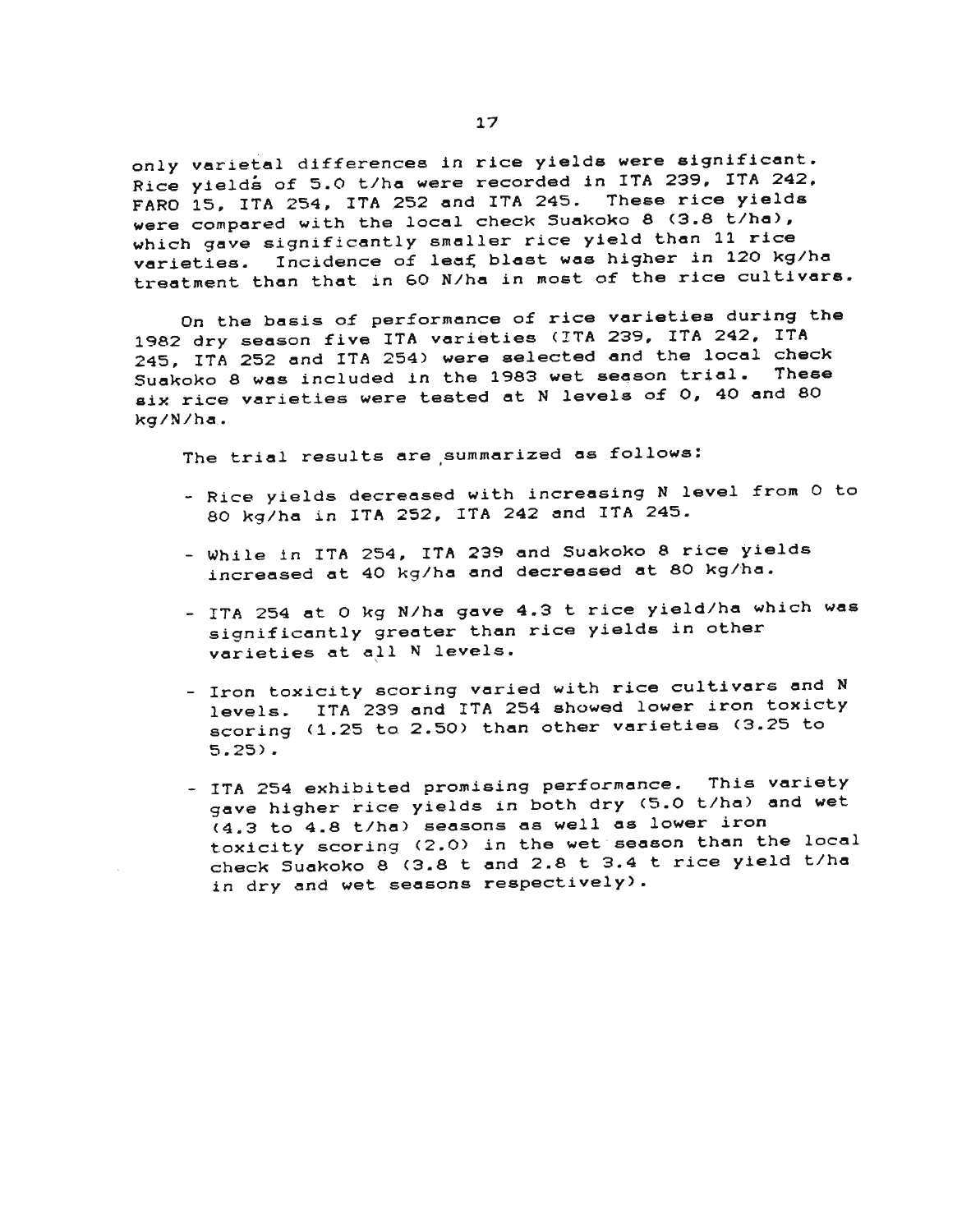SUPPORT GIVEN TO SPECIAL RESEARCH PROJECT 

Deep Water/Floating Rice Project, Mopti, Mali

Effect of fertilizer application on the plant growth and development, and nutrient uptake of rice under semi-arid deep w~ter conditions

The objective of the present study was to investigate the effect of fertilizer (NPK) application on the plant growth and development, and nutrient uptake of improved deepwater rice cultivar (BKN 6986-167) at various growth stages and to see if there is any suitable management practices that can improve rice yield in the deepwater soils.

A similar trial, using the recommended deepwater rice cultivar Khao Gaew, was conducted at Mopti in the 1981 wet season.

The 1983 study shows that as far as dry weights of vegetative parts such as leaf and stem are concerned, there is a positive response to applied fertilizer. Similar application of fertilizer caused significant increase in total tillers and harvest in improved deepwater variety BKN 6986-167 (226 to 234/m2) in 1983 was higher than that in traditional deepwater rice cultivar Khao Gaew (57 to 62 tillers/m2) in 1981, under the prevailing conditions at Mopti. Similarly applied fertilizer significantly increased the LAI (leaf area index) during the pre-flood as well as post flood periods in BKN6986-167. The maximum LAI of 5.28 inches without fertilizer (FO) and 8.08 inches with fertilizer (F1) treatment was recorded at the booting stage.

At harvest the fertilizer treatments produced higher total grain yield, grain yield from both basal and aquatic tillers, total number of panicles, number of panicles from basal tillers and number of filled grains in 100-grain than treatments without fertilizer. However, the differences between the two treatments were not significant. These observations again show that under deepwater conditions at Mopt!, the improved deepwater *rice* cultivar BKN 6986-167 does not exhibit significant yield response to fertilizer.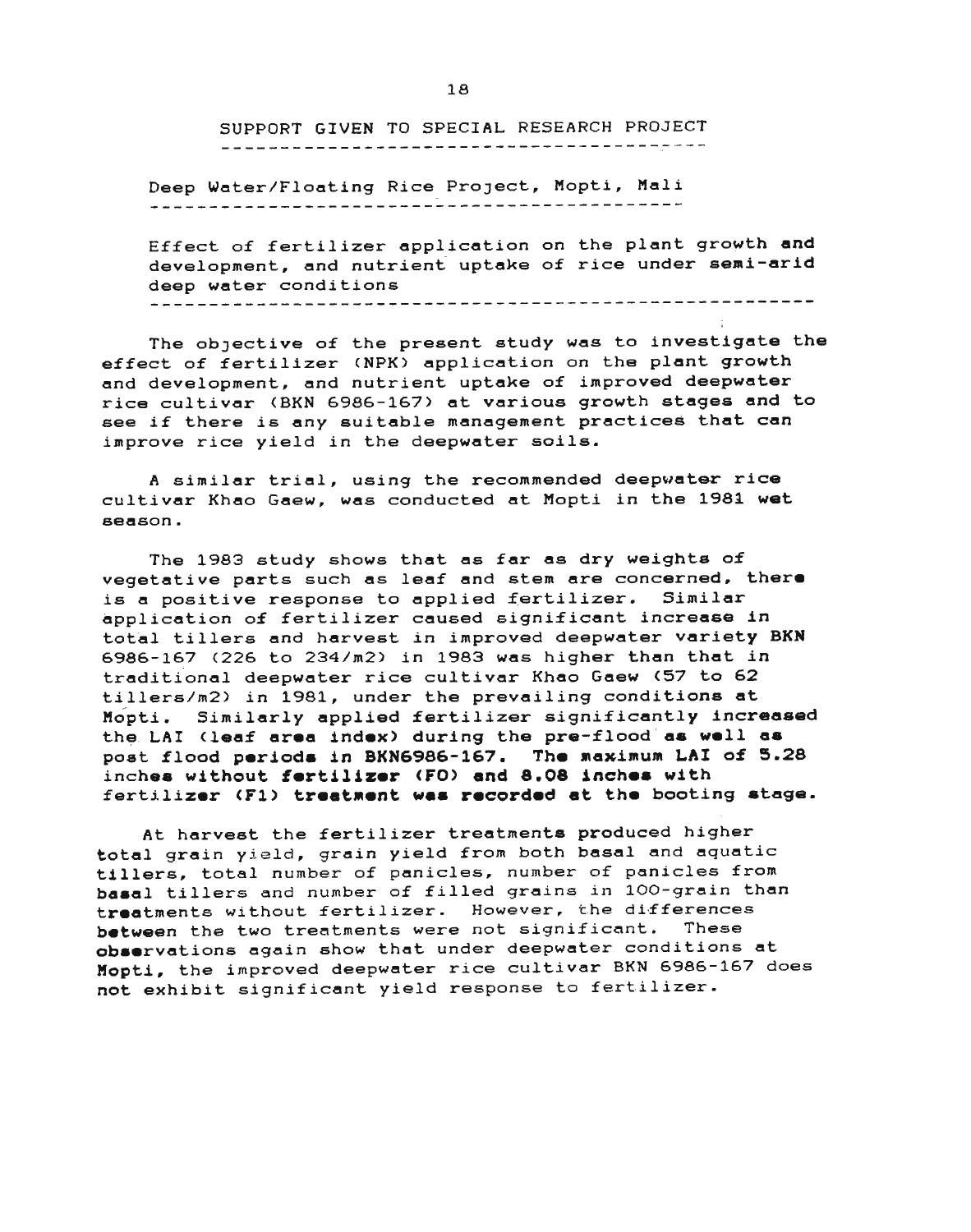#### ORNITHOLOGY

-----------

Extensive field surveys were carried out for the first time along 3000 miles in four major rice producing counties (Montserrado, Bong, Nimba and Lofa) to assess the bird damage and to obtain an overview on how an effective, economic and locally oriented bird control strategy could be formulated under wet tropical conditions. The survey methods include:

- i) transect road surveys,
- ii) mist netting.
- iii) count/transect road survey,
- *iv)* questionnaire and interview. and
- v) direct observations.

MaJor Bird Pests of Rice :

The village weaver (Ploceus cuculatus) and the chestnut weaver (Ploceus nigerrimus) are the abundant bird pests of rice *in* Liberia. Both of these birds are resident, mainly in villages where individuals can breed throughout the year. During the breeding season they mainly feed on rice and insects.

Extent and severity of damage to rice varies from one cultivated area to the other depending on the proximity of nesting and roosting sites to target fields. Upland rice grown close to villages where large numbers of birds exist, is usually more severely damaged than rice grown *in* the interior parts close to the rain-forest fringes. The farther the cultivation of rice is shifted from villages, the less the damage.

Generally. it has been observed that weavers damage is closely associated with both the relative distribution and abundance of oil-palm and coconut plantations, used for nesting, and the relative proximity of rice fields to human settlements. suggesting that damage is largely localized. The larger the cultivated area, and evenly distributed the damage. the less the impact.

Other bird pests of economic importance *like* the black and white mannikin, the oranged-cheeked waxbill and the yellow-mantled whydah are particularly destructive during the milk stage of the plant.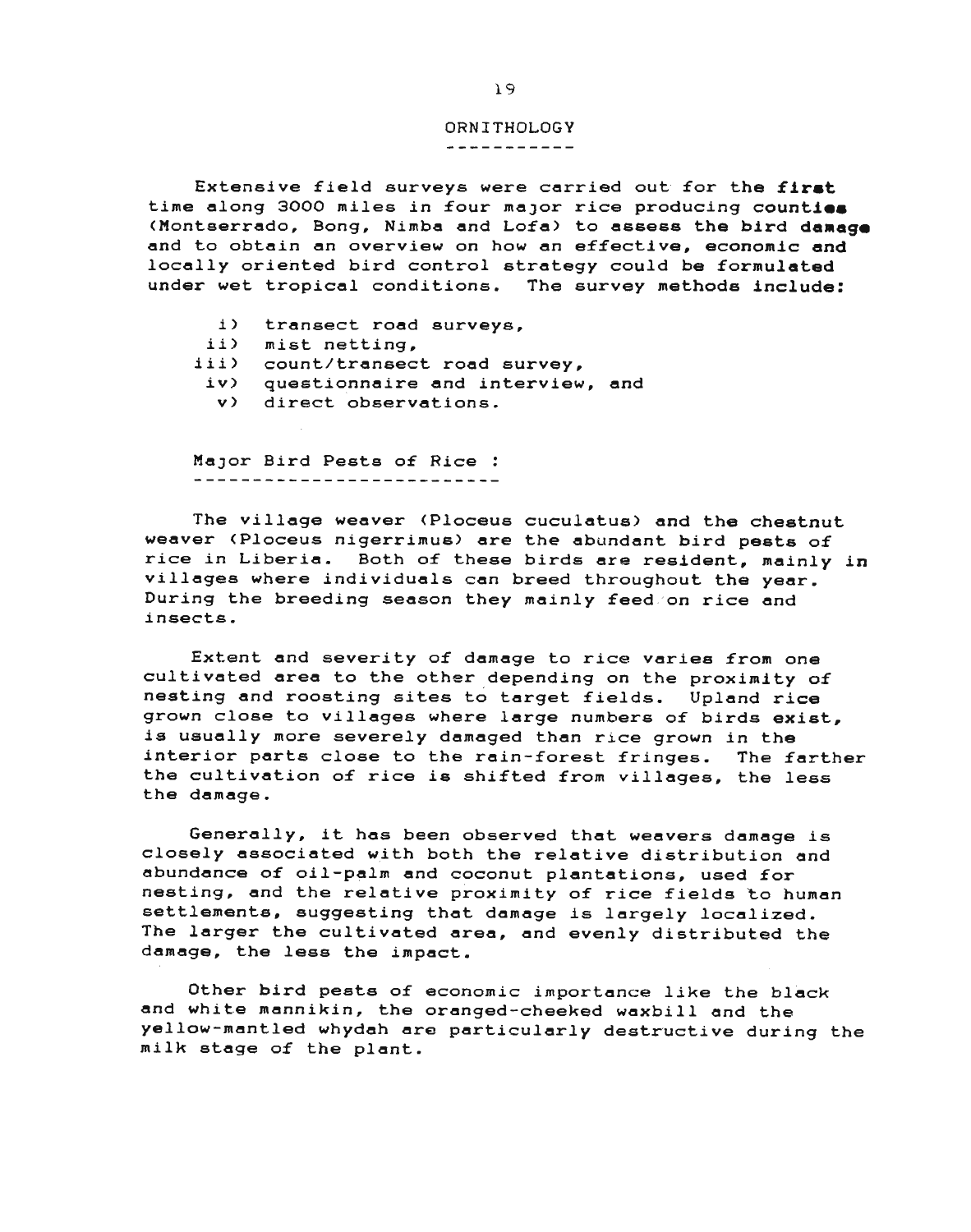## RECOMMENDATIONS

---------------

1) This assessment o£ bird pest problems to rice in Liberia based on extensive *£ield* surveys should be used to design a suitable bird control strategy applicable under the humid tropical ecology.

2) Under the existing humid tropical rice cultivation conditions where upland and swamp rice crops are cultivated within thick rain-forest ecology and the fact that major pests usually breed and roost in trees located within close vicinity of human settlements, a bird control strategy based on "direct crop protection" approach offers the only posaible solution to this complex locally-oriented problem. "Direct crop protection" is defined to mean methods used for protecting crops in the fields from bird damage rather than killing the birds at their roosts/colonies to prevent their subsequent attack. The latter is usually referred to as "indirect crop protection". The application of pesticides using aerial or ground techniques against bird concentrations in nesting and roosting sites, as currently practised in the Sahel ian or semi-arid savanna zones *in* Africa is obviously ruled out in the case of Liberia. It is ecologically hazardous. logistically difficult and economically unJustifiable. Catching birds by mist-nets in their roost is also a difficult and less effective task adversely affected by the tallness of tress in which birds roost. Therefore, the direct crop protection approach in the fields lends itself as the *only* strategy which can effectively prevent or reduce crop losses. This might involve using integrated methods where by: extensive bird netting baaes on a good knowledge o£ the behaviour of birds in relation to positioning of nets. biologically oriented bird-scaring devices based on a good knowledge of the behaviour of birds towards a combiration of improved visual and oratory stimuli, and finally the limited use of chemical bird-repellents, particularly in large schemes. could all be combined and implemented.

3. Bird pest control is fundamentally a team work operation which requires follow-up and cooperation among farmers to avoid repelling birds from one field moving to inflict damage on other fields. Traditional bird scaring, can be significantly improved through biological and experimental £ield tests to increase its e£ficiency and reduce its labour input. e.g. modifications of scare-crows, orange and blue flags.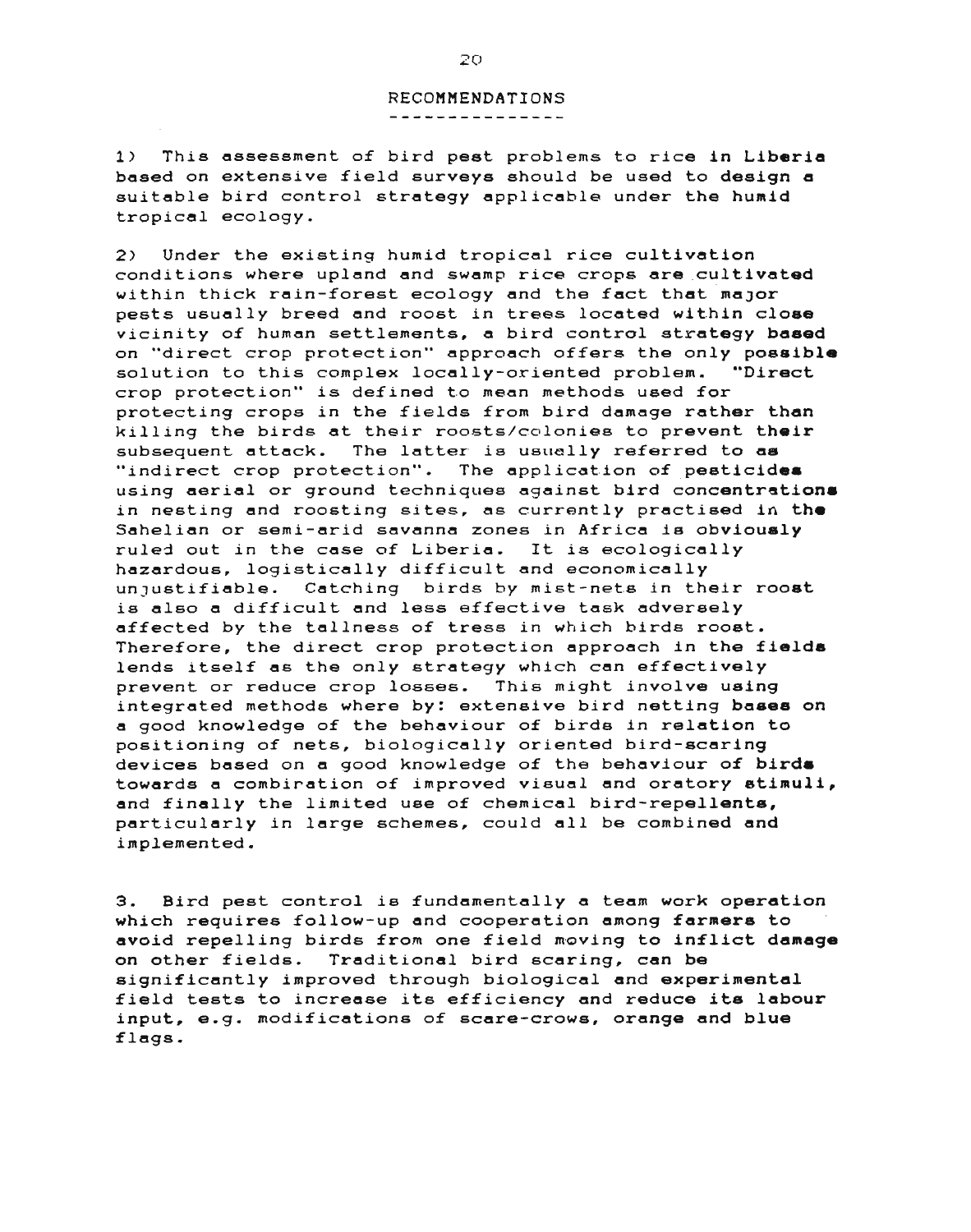4. Nest destruction campaigns, carried out collectively by farmers on systematic basis at the village level, particularly from July to October, might be effective in reducing part of the bird populations through the removal of eggs and nestlings. It was evident from our observation in 1983 rice season that most of the damage caused by birds during the late ripening stage was due mainly to village weaver juveniles, probably born in July of the same year.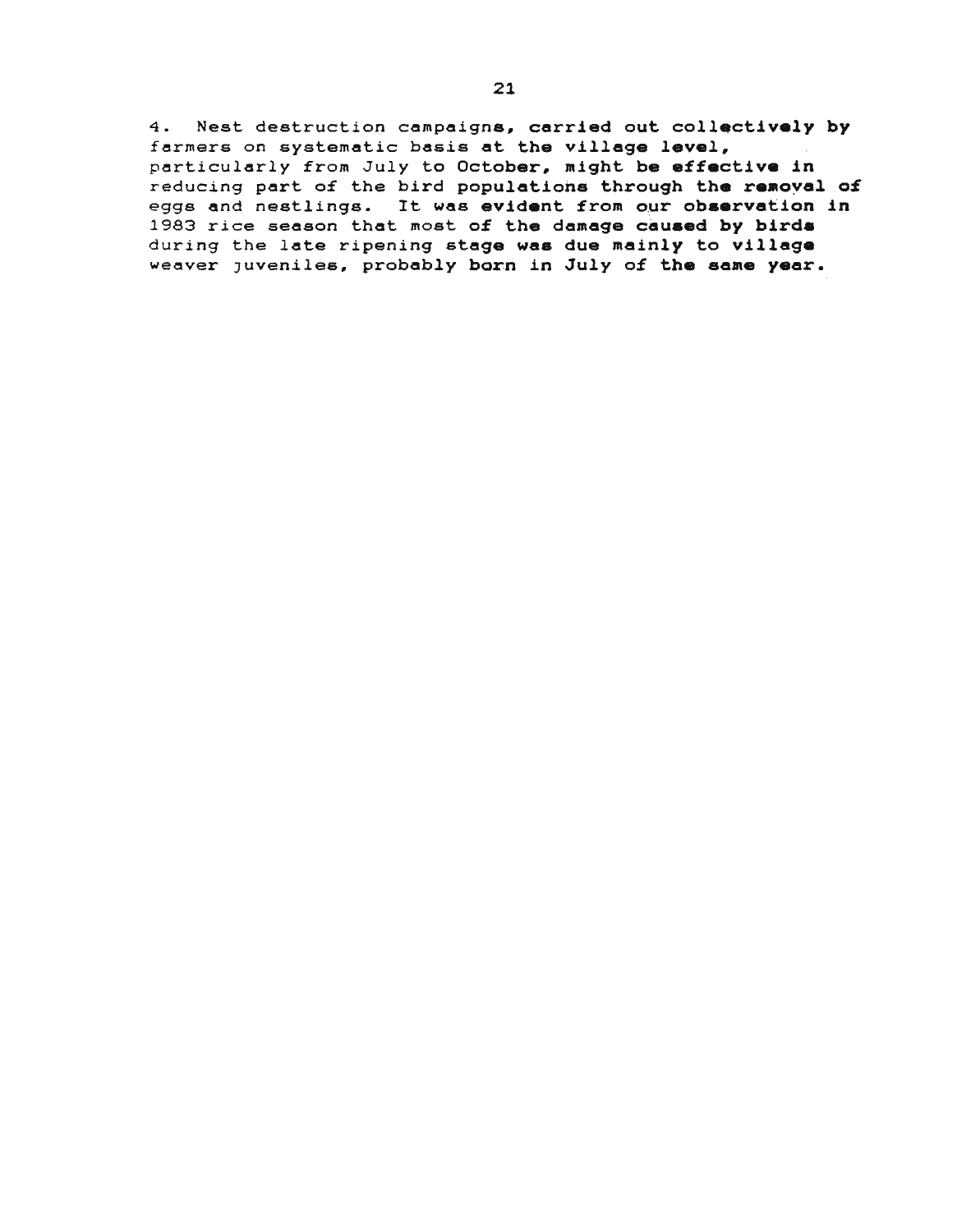SPECIAL RESEARCH PROJECT ON UPLAND RICE BOUAKE - IVORY COAST 

The activities undertaken at the Bouake station in 1983 included multilocational trials as well as studies on varietal adaptation to mechanized cultivation. odaptotion to intensive cultivation with sprinkler irrigation and regional adaptation under varying rainfall conditions. With the exception of the study on regional adaptation, most of the activities were carried out within the framework of the IDESSA rice programme.

Multilocational Trials

The purpose of these trials was to identify new high yielding varieties with more desirable agronomic and grain qualities. These varieties should also exhibit a potential for wide adaptability and great attention paid to genotype x environment interaction. A wide geographical network including those of IDESSA. WARDA and ClOT as well as two sets of high and low fertility trials were adopted.

As far as yields are concerned, varieties ISA 1, ISA 7, 15A 9, ISA 11, ISA 13 and ITA 235 were the highest yielders among the early-maturing varieties. The Asian and 'Inditionally African varieties did not produce any new significant results. Among the medium-duration varieties ITA 141, ITA 162, ISA & end other ISA varieties proved to be more preductive as compared to IRAT 104, IRAT 13, and IRAT 170. IRAT 161 and IRAT 156 remained susceptible to lodging. BG 187 showed a high incidence of lodging even with a low fertility rate. As mentioned earlier, the traditionally African varieties did not produce any unusual results.

With respect to yield stability, comparative trials were conducted between IRAT 104 and Iguape Cateto as well as IRAT 109 and Dourado Precoce to assess their yield stability. These two trials were significantly different at 1%.

Insofar as grain quality is concerned, the criteria studied were milling output of head rice and translucence. With respect to the first criterion, IRAT 144 was the top yielder. IRAT 112 and Dourado Precoce gave poor yields. As far as the second criterion is concerned, the most translucent of the 19 varieties scoring from 0-9. were ISA 13. ISA 15, ISA 4 and ISA 17 (below 0.60). The most opaque were Iguape Cateto and ISA 7 (3.05 and 3.08 respectively).

Suitability for Mechanized Harvesting -. ----- -------"---- -- - -- ---' ---- - -------

This triel was jointly conducted by CIMA. IDESSA and WARDA. The aim was to assess field losses due to shattering and to test the equipment used for measuring shattering rate that was designed at the Bouake station. In order to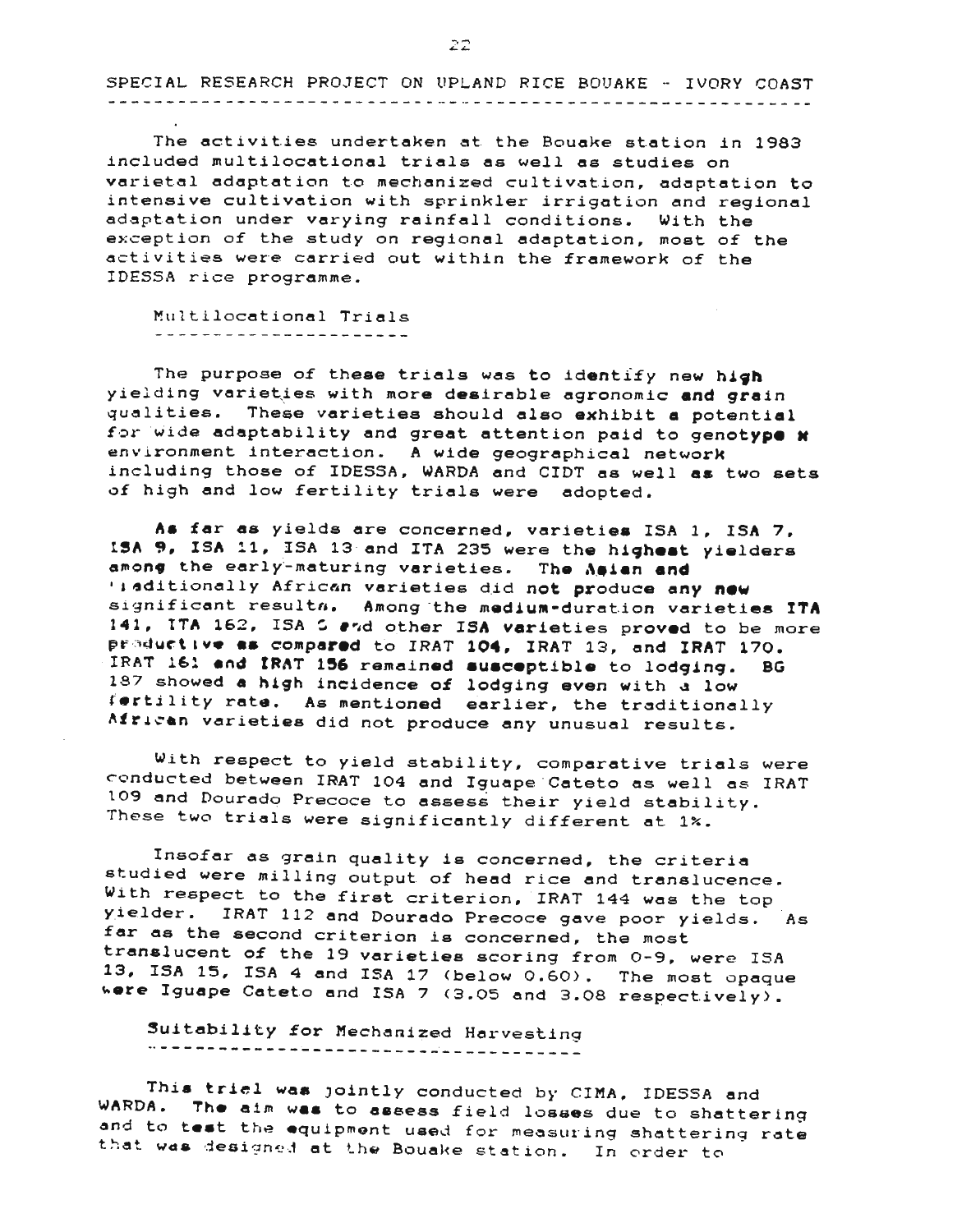accurately measure the shattering rate, it is important to use varieties with the same level of maturity which have all been subject to the same climatic conditions. Spaced-out sowing was therefore carried out starting with the late-maturing varieties. Harvesting was carried out with a BEDONI harvester and a hard-straw thresher.

Ground losses were measured with the use of a quadrat and losses due to cutter-bars and handling of sheaves was assessed visually.

The ground losses observed varied between 0.6 and 7.9% respectively and the number of grains lost were between 10 and 88 per square meter respectively. Thus, the losses observed were relatively low. However, the correlation between moisture content and shattering rate has led to the assumption that the shattering effect would have been greater in paddy fields with a higher degree of maturity.

Attempts were made to determine whether the equipment used to assess shattering could also be used to determine the causes of shettering in the field and whether the measurements obtained corresponded to the field losses after the use of a harvester. Trials conducted by three different methods, (0-9 scoring after visual assessment, counting and grain losses after sampling, roller type equipment used in the trial), revealed that there is a fairly high correlation (r=0.87) between shattering caused by the equipment and the ground losses assessed. This has made it possible to confirm that the equipment used at the research station can indeed cause shattering in the field.

Intensive Upland Rice Cultivation with Supplementary Irrigation 

Since this type of rice cultivation has been given  $1<sub>ow</sub>$ priority in the varietal creation programme, no variety that is actually suited to this type of rice cultivation system has been identified. Nevertheless, variety 949M which is highly resistant to lodging and has the same qualities and defects as IRAT 13 was tested for its suitability to upland conditions.

This variety was sown at a rate of 75kg/ha with a basal fertilizer application of 380kg/ha. RONSTAR was applied at the rate of 4.5 l/ha to control weeds and urea was applied as top dressing in split applications of 104 and 63 kg respectively. The rainfall recorded was 191 mm and the volume of water supplied through irrigation was 880mm. The yield obtained was 3.48 t/hs. Yield increases might likely be obtained through good soil preparation and by sowing a previous crop other than rice. It is also important to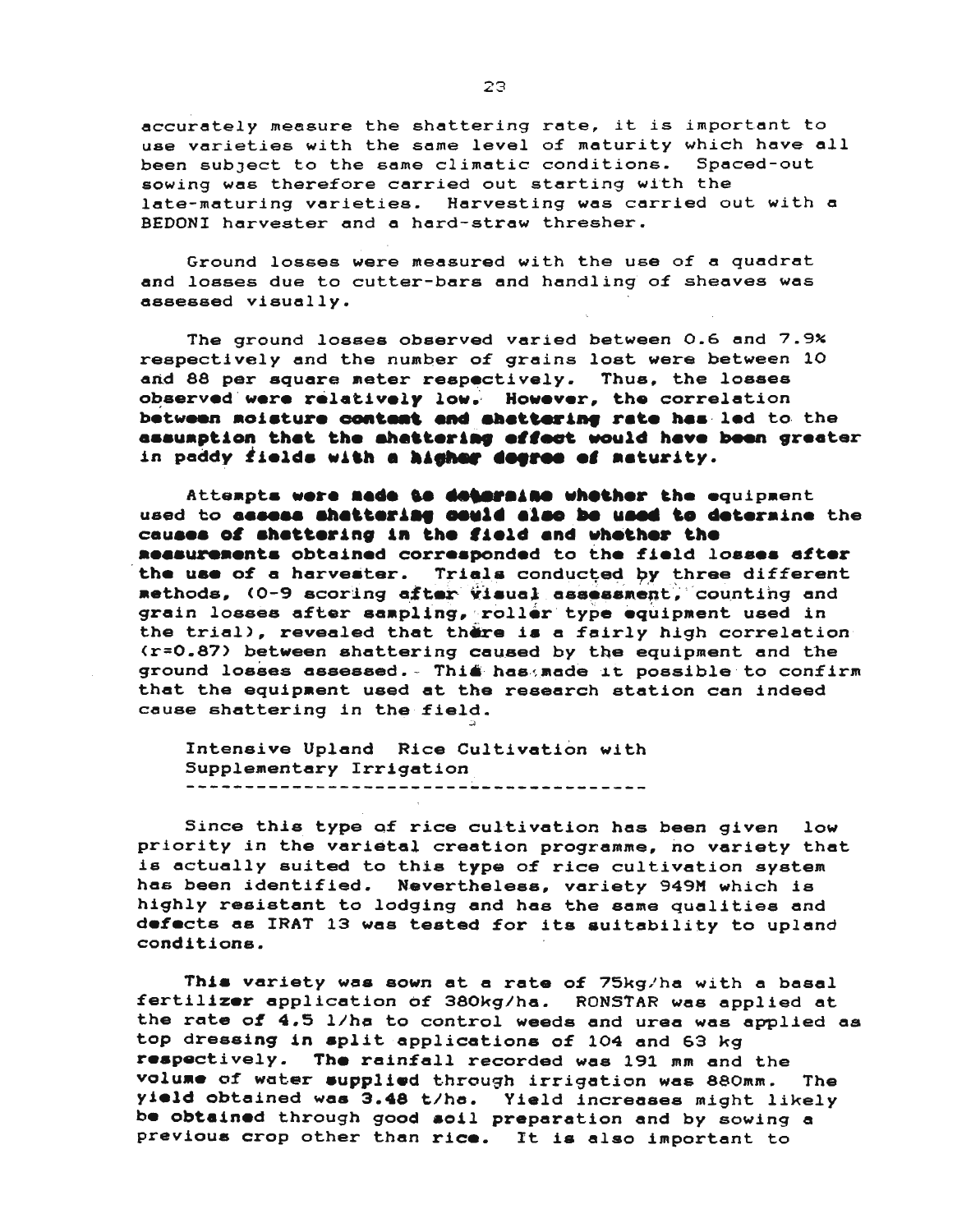acquire a variety that is equally resistant to lodging but one which matures early and possesses good grain quality.

It is absolutely necessary to intensify climatic observations in order to assess the scope of upland rice cultivation and determine its yield potential. In this respect attempts have been made to design a method to determine the optimum dates for cultivating upland rice.  $\mathbf{A}$ system was adopted whereby a crop with a given duration is grown in such a way that its optimum water needs are met when water supply is most abundant. Thus the sowing to heading period of varieties that are currently widely recommended in the Ivory Coast were established beforehand as well as the stages of the growth cycle which would occur during the wet and semi-wet seasons. The sowing to panicle initiation stage can conveniently occur during the semi-wet season. The change of the panicle initiation to the grain-filling stage 15 days after heading should occur during the wet season. Maturity lasts for 15 days and occurs during the semi-wet season or even during the dry season. The water needs which follow the vegetative phases are shown below: Short duration 急 PZ :  $\blacksquare$ n

|                 | --------------------   |                 |     |  |          |  |
|-----------------|------------------------|-----------------|-----|--|----------|--|
|                 |                        |                 | 76. |  | 106 days |  |
|                 | <b><i><u></u></i></b>  |                 |     |  |          |  |
| Medium duration | O                      | $\bullet$<br>17 | 57  |  |          |  |
|                 | 127 days<br>XXXXXXXXXX |                 |     |  |          |  |
| Long duration   | $\circ$                | 75              | 130 |  | 150 days |  |
|                 | <b>XXXXXXXXXX</b>      |                 |     |  |          |  |

- $S = Sowing$
- PI= Panicle Initiation
- $H =$  Heading
- $M =$  Maturity
- --- Stage of the growth cycle which can occur during the semi-wet season.

xxx Stage of growth cycle which should occur in the wet season.

The values mentioned above were found to fluctuate. Practically-speaking, it is recommended that sowing should be carried out after rainfall. At the beginning of the season, sowing should be carried out several days before the optimum date if there are adequate moisture conditions. This theoretical optimum sowing dates should, in practice be considered as the deadline. These results have made it possible to draw-up maps for the Ivory Coast which can be used as sowing date quidelines,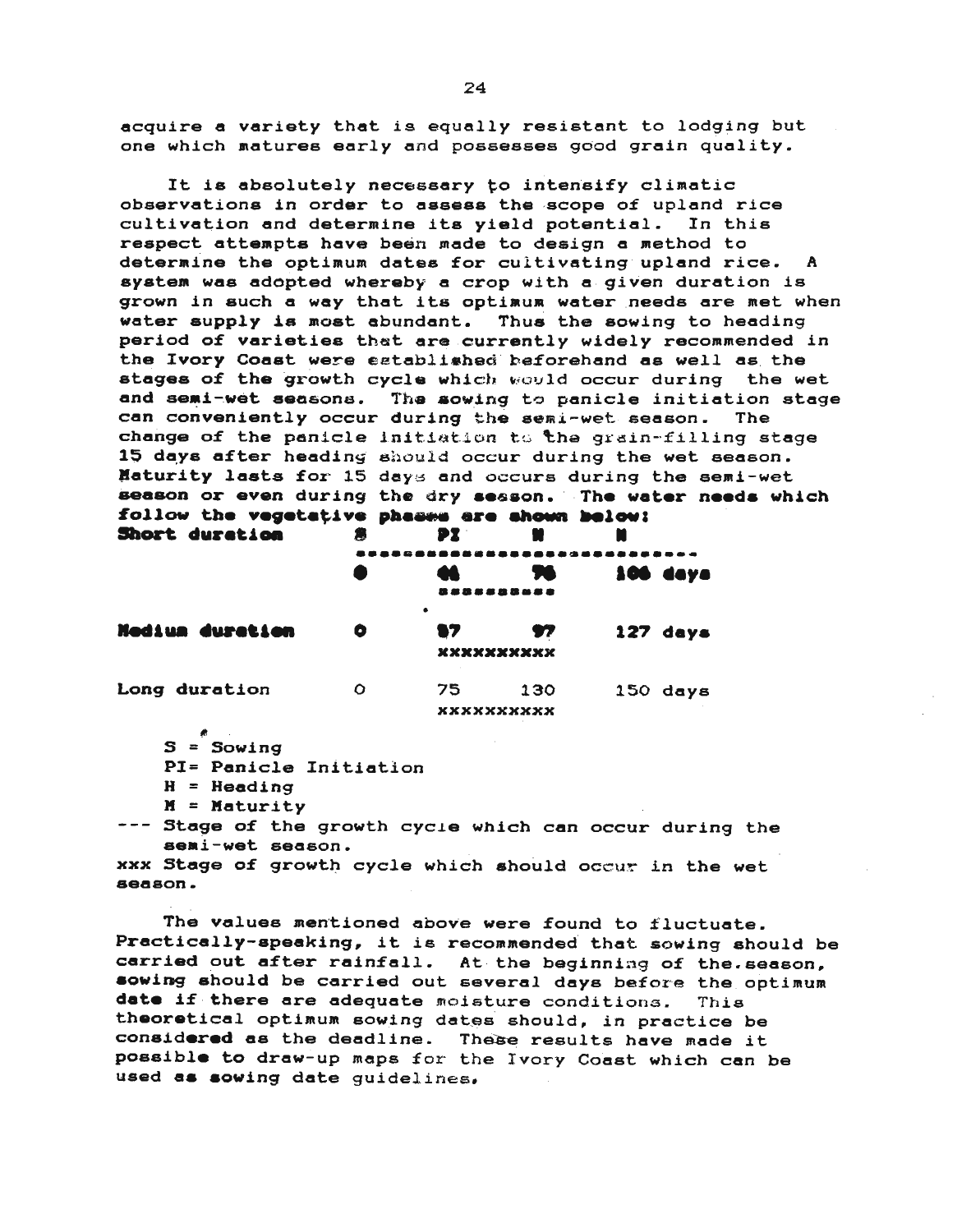## SPECIAL RESEARCH PROJECT ON MANGROVE SWAMP RICE. ROKUPR - SIERRA LEONE ----------------------

Varietal Improvement: Thirteen new short duration varieties significantly outyielded the current recommended lines in replicated yield trials as well as in trials conducted on farmers' fields during 1983.

An advanced breeding line Rohyb 15-WAR-3-3-B-2 performed better than the leading medium duration mangrove swamp rice variety. ROK5, by margins of 24% *in* station trial and 10% in farmers' field trials. The variety, Rohyb 15-WAR-3-3-B-2. maturing 5 to 10 days earlier than ROK5 has potentiol for use in short rainy season areas of Northern Guinea, Guinea Bissau. Southern Senegal and The Gambia. Six of the new promising varieties were nominated for inclusion in the 1984 coordinated variety trial for mangrove swamps.

Twenty-seven lines out *<sup>y</sup> ielded* their adJacent checks in observational yield trials under tidal mangrove and associated swamp conditions in 1983. A new advanced line WAR 44-21-3-2 outyielded the adjacent CP4 check by a margin of 43% to 129%.

Thirty-six new crosses involving one locally selected or bred material and introduced parents were successful. F2 seeds were successfully raised in the dry season. Also in 1983, thirty three promising lines were selected from various IRRI nurseries for further evaluation and use in breeding.

Soil-fertility: Fertilizer Lests on farmers' rice within the region indicate thot phosphorus and phosphorus plus potassium were essential for rice production in The Gambia rn d the Republic of Guinea, respectively. *This* contrasts situation in Sierra Leone where nitrogen *is* the maJor limiting nutrient for rice in the vast majority of mangrove swamps.

Results from the 5carcies mangrove swamps in 1983 confirm that method of application was the main factor influencing the response of rice to nitrogen in mangrove swamps. Deep acement by the inJection technique, a single application procedure developed by the project, was more beneficial and desirable for farmers, producing a 51.3% increase in grain yield over control as against half as much by single or two split broadcasts of the fertilzer.

Over the years, mechanical cultivation of mangrove swamps has consistently outyielded the farmers' manual method of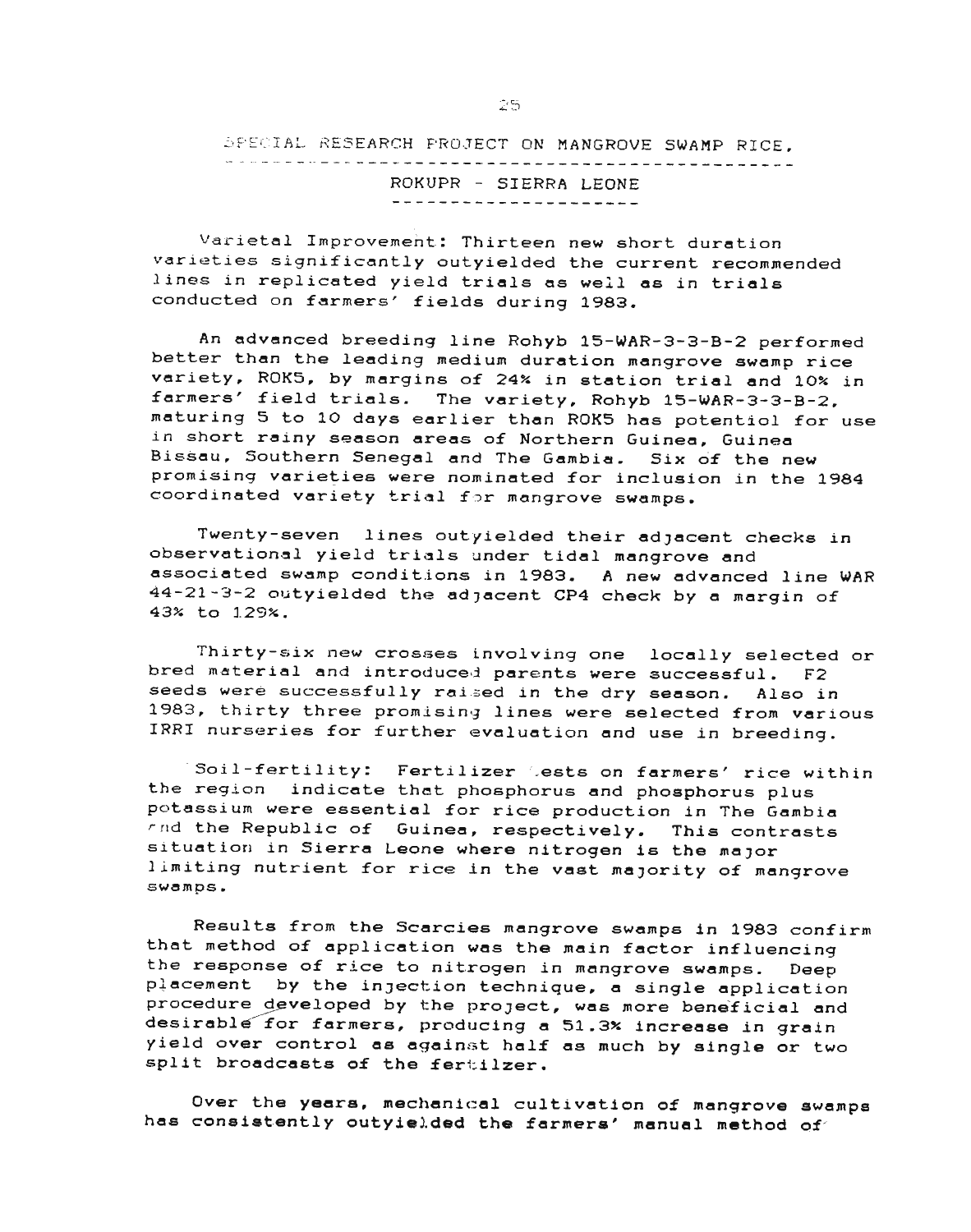land cultivation. Results obtained in 1983 show that after five consecutive seasons of ploughing of the plots with or without nitrogen, mechanical ploughing alone was as effective as 40 or 60kg N per ha under farmers' method of land cultivation in increasing the grain yield of rice.

Azolla has a high potential as a means of stabilizing and improving soil nutrient status and reducing-dependence upon chemical nitrogenous fertilizer for lowland rice production. Results obtained in 1983 confirm that the incorporation of two crops of Azolla was aa effective as urea at 40kg N per ha, in increasing rice grain yield in the associated swamp. The incorporation of one crop of Azolla plus 20kg N per ha was equivalent to 40 or 80kg N per ha in raising the grain yield of rice in the associated swamp.

Pest management: Land preparation with the single axle 8HP power tiller was effective in controlling Paspalum vaginatum, the maJor weed of tidal mangrove swamps as well aa the sedge, Cyperus articulatus. Pre-plant non-selective herbicides, glyphosate and paraquat were also effective in weed control but with these, grain yield was not significantly different from the untreated control. Application of weed control treatments in March was less effective than 'application made between April and June.

Glyphosate and paraquat were shown to have effective control over Oryza longistaminata, a rhizomatous weed common in the associated mangrove swamps.

On farmers' rice in the Scarcies region of Sierra Leone, Stam F34T produced significant grain yield increase over the no weeding control.

Insect pest population studies on farmers' rice fields in the Scarcies area continued during 1983 as the basis for effective decision making in integrated pest control and overall crop management. A lower stemborer infestation was recorded in 1983 due possibly to delayed and high initial rainfall during the season. Phaneretoma major an important parasite of Maliarpha separatella, Rhaconotus sp. and Venturia crassicaput had been conslstently effective in suppressing stemborers. Larval parasitism reached a peak of 71.4 percent.

Studies on seasonal abundance of insect pests in the Republic of Guinea indicated predominance of M. separatella and Chilo stemborers in the Sonfonia and Koba districts reapectively.

In crop loss assessment of farmers' rice, the variety Barka Madina, sustained 22 percent *yield* loaa in Coyah. Guinea. In Sierra Leone, the Rokupr bred variety Rohyb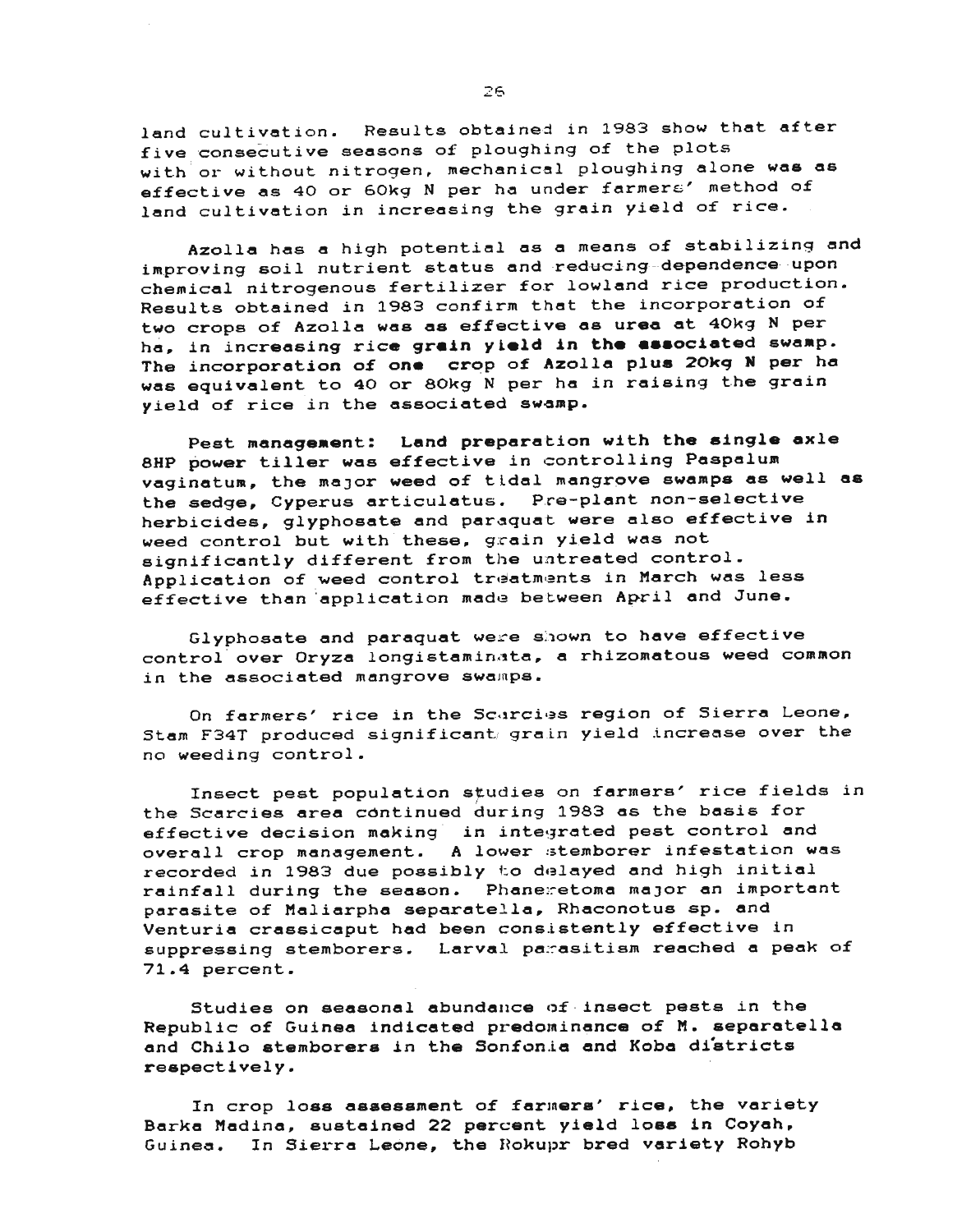15-WAR-3-3-B-2 had a smaller crop loss, 14% and heavier grain vield (4350kg per ha) than other promising selected varieties.

Studies undertaken in 1983 show that crop loss resulting from crab damage could be minimized if the seedling rate was reduced to the range of 9-15 per hill in a plant population of 32 hills per sq. meter, although farmers in the Scarcies area transplant 15-40 seedlings per hill with about 16 hills  $per$  $n2.$ 

Eight percent of the varieties screened for resistance to crab damage were rated below 20% creb damage. The degree of heritability to resist crab demage as estimated was moderately high (h=61%) indicating that there is genetic variability for tolerance to crab damage in rice varieties screened.

Crop loss due to brown spot disease in the long season areas of the Scarcies range from 7.3 to 31.1 percent and 5.8 to 17.6 percent in the tidal mangrove and associated swamps respectively. In short season areas recorded crop losses were in the order of 4.4 to 23.2 percent of Moribaia (tidal mangrove) and 4.6 to 31.9 percent at Kibanka (associated swemp). Dirty penicle phase of the disease was thought to cause more demage since the grain were directly attacked. Grain yield losses due to negk blast recorded on ROKS and Pa Nylon, a local variety, at Napotolon, an area with salt-free period of less than four months, were in the range of 28.0 to 44.3 percent and 19.6 to 32.2 percent respectively.

The estimated grain yield loss due to pale yellow mottle virus ranged between 29.6 and 95.8 percent in ROK5 and from 19.6 to 75.1 percent in Angkata, local variety with some tolerance to the disease, with higher yield losses incurred when seedlings were inoculated as compared to adult plants in a screenhouse test.

Technology assessment: Results of adaptive trials conducted in the Scarcies region of Sierra Leone during 1983 indicate that farmers' yield in the short season areas could be increased by 0.6 ton per ha on average if ROK5 is used which gives a net revenue increase of Le186.00 per ha. Its comparatively shorter duration vis-a-vis the traditional varieties makes it ideal for the salinity regimes but necessitates additional labour for bird scaring which farmers are not accustomed to.

The application of 40 kg nitrogen per ha, by the injection technique, on traditional varieties increased farmers' rice grain yield by over 1.0 ton per ha in the short season areas and 0.45 t per ha in long season zones, giving net revenue increases of Le351.00 and Le150,00 per ha respectively. Nitrogen applications or the improved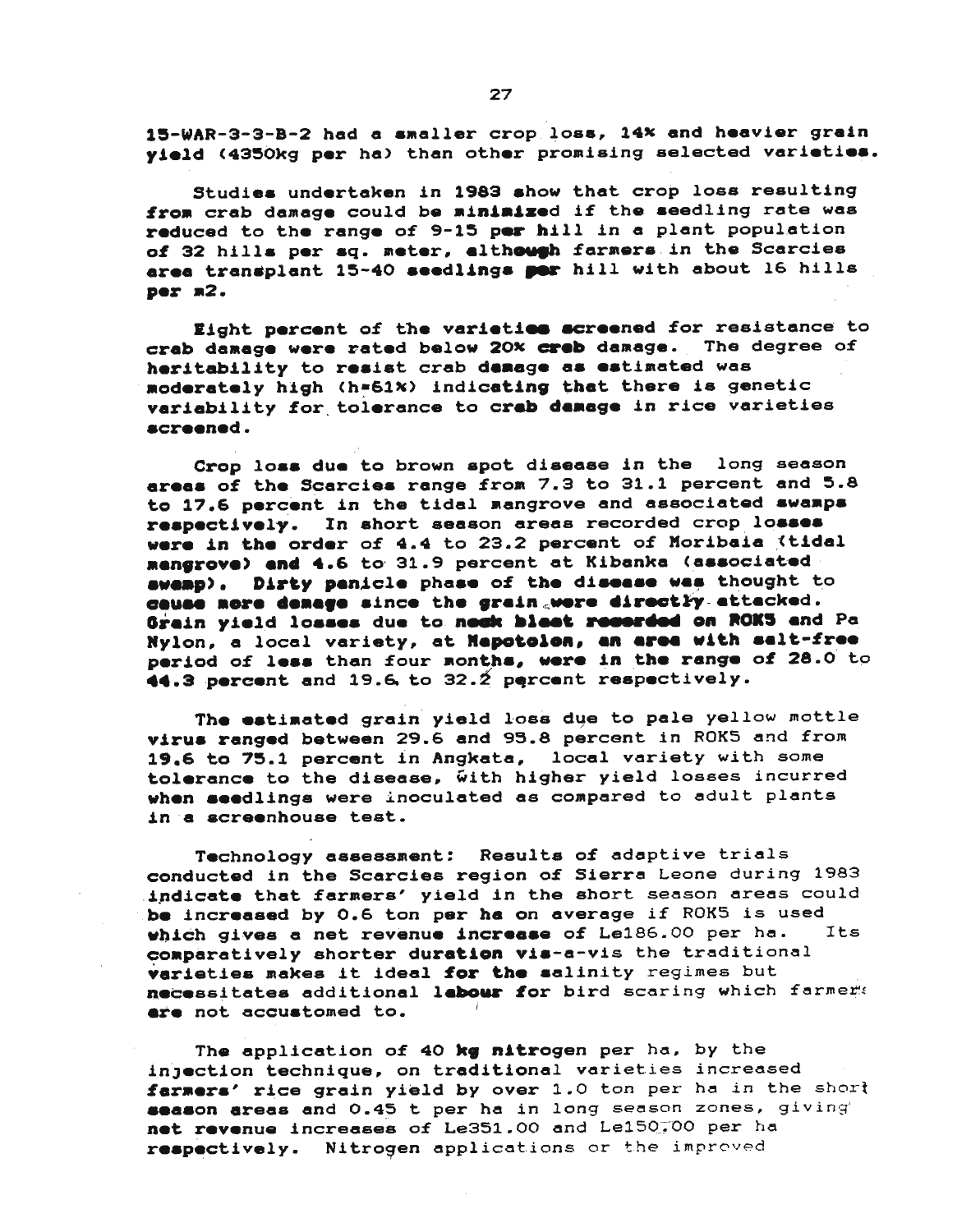varieties ROK5, in short season areas, and ROK10, in long season areas, effected grain yield increases of 1.5 t per ha and 0.44 t per ha, respectively, over the traditional practice. This increased net revenue by Le474.00 per ha in the short season area and L375.00 per ha in the long season area. The tediousness of the fertilizer application operation i.e. deep placement by injection, presents a bottleneck for adoption of the technique. Efforts to improve on the ease of the operation will enhance the potential for adoption of the technique. The package involving improved variety, nitrogen application and mechanical ploughing gave the highest yield increase and the indications are that a change from traditional practice to the complete improved practice will increase net revenue by an everage of Le245.00 per ha over all zones and ecologies.

The change from traditional to improved farming practices is considered to involve only moderate increases in the labour requirement while the increases in net revenue are high. Thus the packages are economical and feasible and as such they stand good chances of adoption.

Results of similar trial conducted in the Republic of Guinea indicate that the improved varieties ROK5 and ROK10 were better on an average than the traditional varieties but their durations were not quite appropriate for the areas in which they were tested. Also, soil conditions in the Republic of Guinea necessitate using varieties that are tolerant to iron toxicity.

Mechanical ploughing tended to exacerbate nutritional problems, presumebly iron temicity, in the rice crop in Guinea.

Under drought conditions in The Gambia ROK5 showed a high potential for increasing rice grain yield presumably because it was shorter in duration than the traditional varieties. The present drought conditions in the region warrants shorter duration salt tolerant varieties as ROK5 could not withstand a more severe drought.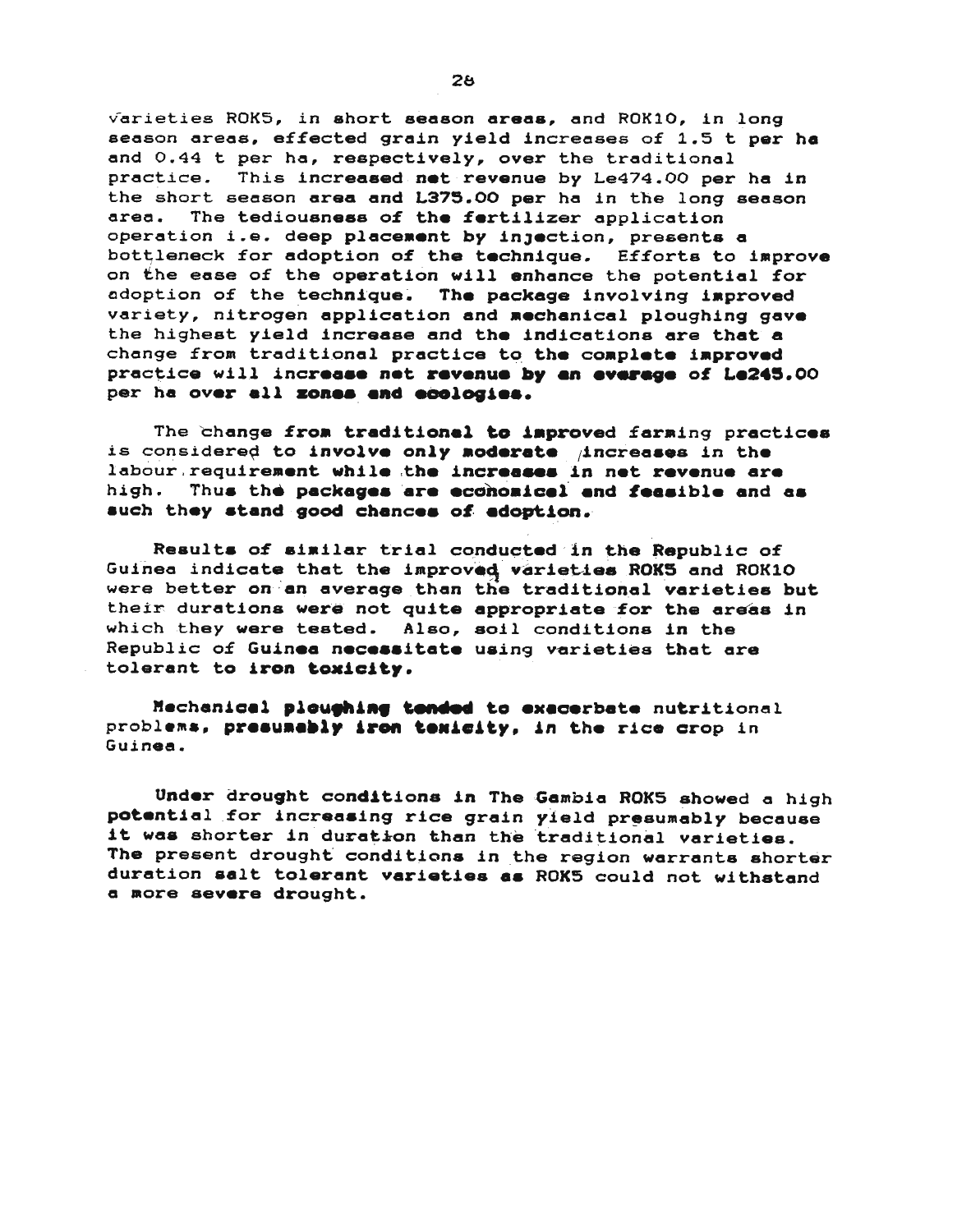SPECIAL RESEARCH PROJECT ON IRRIGATED RICE RICHARD-TOLL, SENEGAL 

Variety Improvement 1.

Four variety improvement trials were conducted in 1982-1983 involving 67 short and medium duration varieties. Their yield performance was good.

The best results per trial were the following:

- Trial I
	- IR 9782-144-3-3-3
	- $-$  IR 2822-299-5-6
- Trial II
	- $BR$  $51 - 91 - 6$
	- IR 3272-P339-2
- Trial III
	- $RP$  1899-1481-78-1
	- IR 19791-12-1-2-2-2
- Triel IV
	- $-$  RP 1125-1548-1-4-3 - RP  $1125 - 1526 - 2 - 2 - 3$
	- 2. Soil Science

a) A comparative trial of the effect of granulated urea and urea on rice yield using three sowing methods showed the best combinations for obtaining the best results:

Combination 1: Direct sowing with granulated urea Combination 2: Direct broadcast sowing with granulated urea Combination 3: Transplanting with super granules.

**כ** The ploughing in of Sesbania Rostrata aither alone or with increasing doses of nitrogen increased grain and straw yield by 2 and 3 tonnes respectively as compared with the non-treated check variety.

c) The effect of Azolla as compared with the results obtained using chemical fertilizer and Azolla as a single crop or in association with rice, by combining these two techniques was studied. Azolla has a greater effect on grain and straw yield. All the treatments gave significantly higher yields as compared with the check.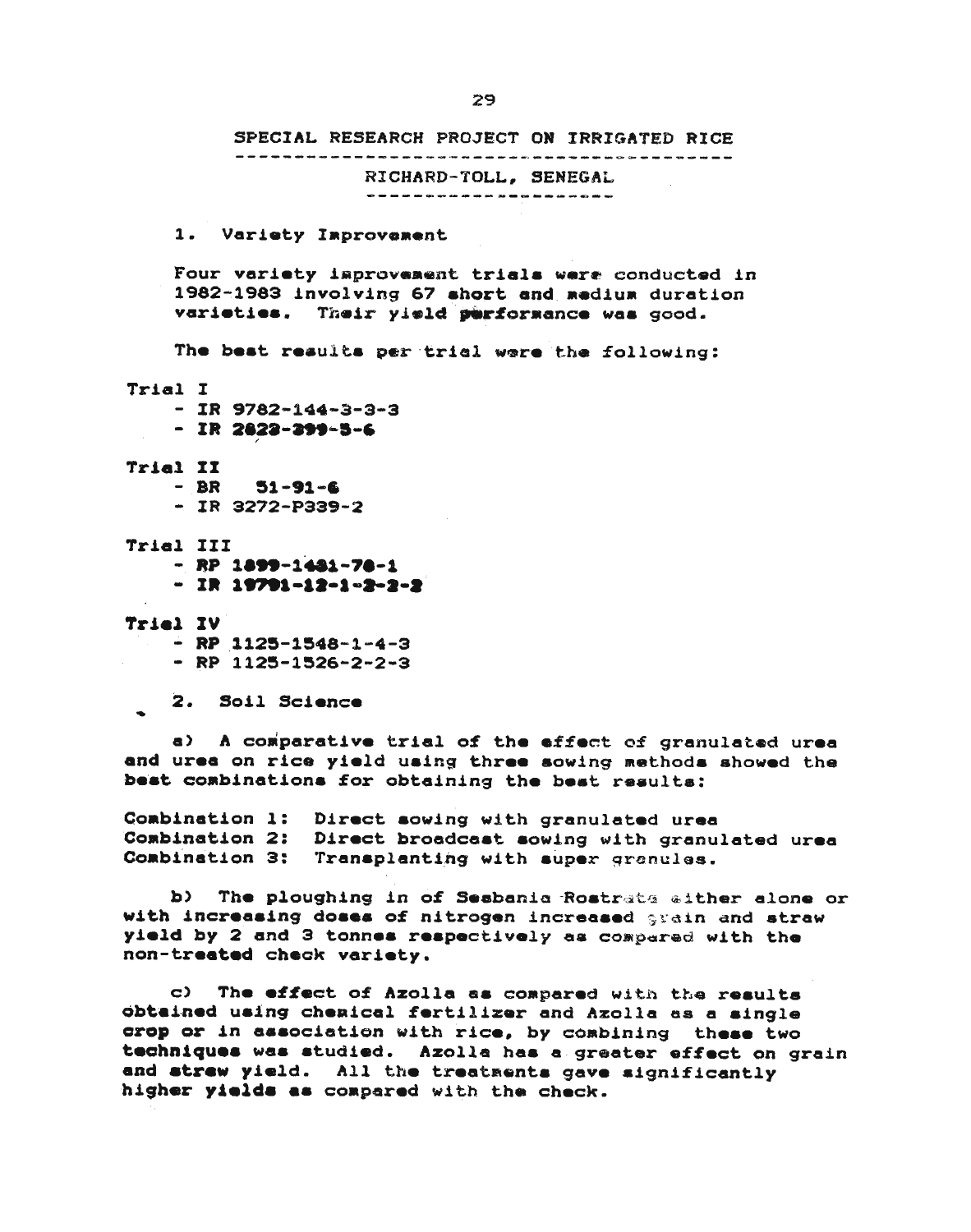#### $3.$ Weed Science

The presence of Oryzae barthii, O. longistaminata, sedges and some dicotyledons (Ludwigia spp, Sphenoclea zeylanica) is a constraint in rice production. The use of herbicides (9 herbicides), the effect of hand and chemical weeding, and the use of Azolla in rice cultivation was tested and an increase in yield was observed.

 $4.$ Entomology:

The main rice pests currently identified in the walley are Chilo zacconius, Hieroglyphus daganensis, Nythimna loreyi, Aleurocybotus indicus. Three miticides (Azodrin, Hostathin and Marocide) were used to control mites.

The major pests found in farmers' fields were Chilo zacconius, Hieroglyphus daganensis and Diacriasia scorlilla.

Pests were caught in light traps at Richard Toll: Mythimna loreyi, Diacriasia scorlilla, Cretonotus leucanoides, Eldana saccharina, Sesamia calamistis, Chilo zacconius, Scirpophaga sumbribrosa.

Technology Assessment and Transfer Programme (TAT)  $5.$ 

The TAT irrigated rice programme began with the study and identification of constraints in irrigation, root infestation, insect and mite attacks, bird damage, etc. Adaptive trials began in the 1984 off season and focused on the modified Dapog nursery and spaced-out sowing, line transplanting, split application of nitrogen, introduction of KH-998, BGF 90-2 and IR 2823 varieties, chemical weeding using Ronstar 120, Basagran PL and Tamariz as well as hand weeding at 20 and 40 days.

6. On-farm trials

Three on-farm trials were conducted:

Simple NP trial  $\mathbf{1}$ .

The effect of NP application on rice yields on Fonde and Hollalde soils was tested. The effect is more pronounced on Hollalde soil. Trials on hydromorphic soils gave fairly conclusive results.

NPK trials

Two trials gave interpretable results. The results of these two trials do not show any response to a double dose of nitrogen, which is the same as the results obtained in the NP trials. However, the first results do not show any phosphorus effect.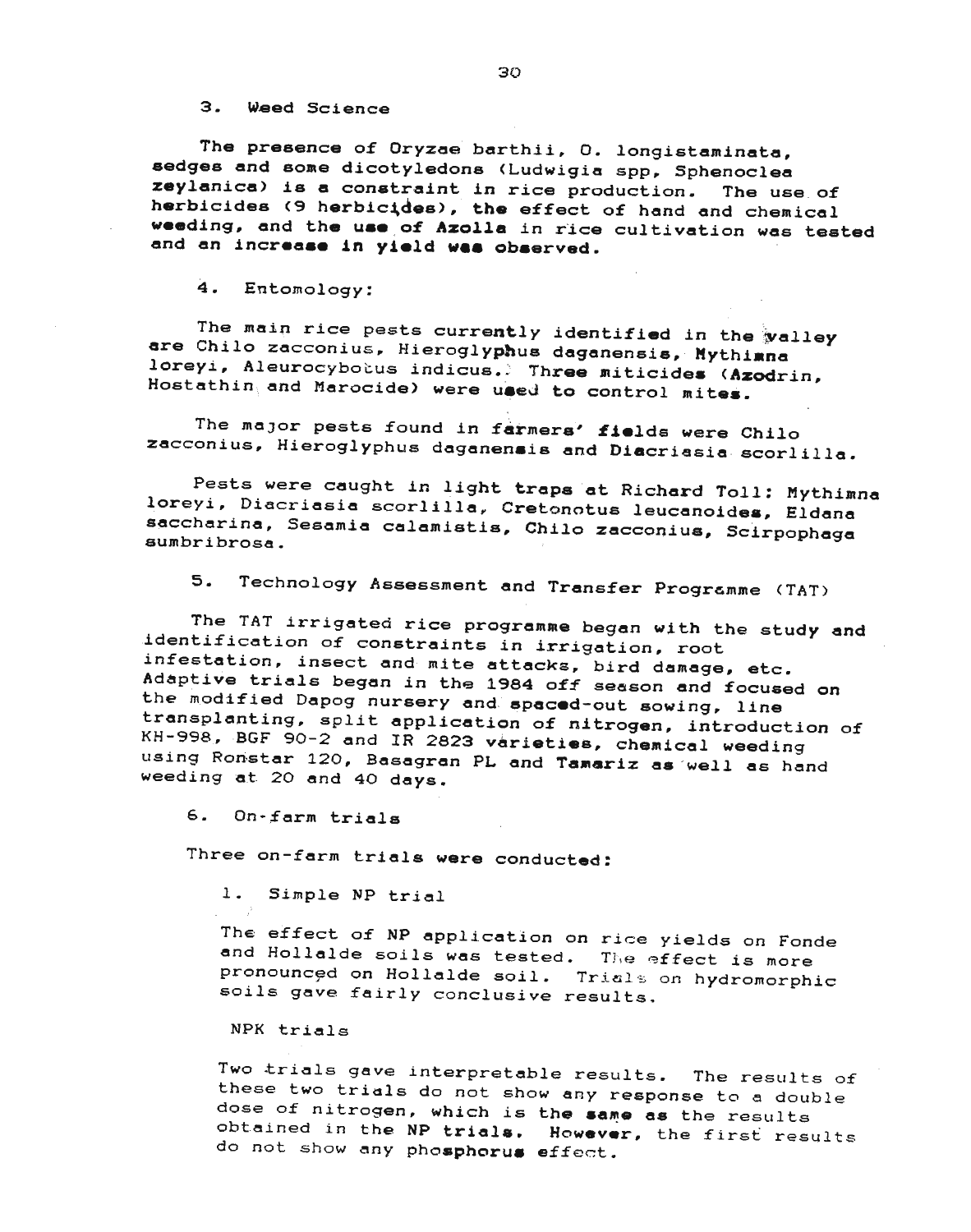Organic matter application trial 3. The use of animal dung powder to partially replace chemical fertilizers was tested and higher yields were obtained as compared with the check.

## 7. Water management

The study of the village irrigated plots (P1V) was carried out from July 1982 to July 1984. Some insight has been gained about the actual situation. The research focused on the following:

- the historical development of the P1V: they were developed by the farmers with the help of the development corporations;
- development: constraints at the beginning for the power-tiller:
- needs and consumption: needs and consumption were noted;
- water distribution and method of irrigation;
- organization of irrigation;
- socio-economic aspects: The importance of P1V in cereals production was determined.

SPECIAL RESEARCH PROJECT ON DEEP WATER/ FLOATING RICE, MOPTI-MALI ------------------------

In Mali, the 1983 cropping season for rice has been described as catastropic. Rainfall and water levels in rivers Niger and Bani were so low that floods could not enter the majority of the polders including the WARDA experimental . polder. Pumping water from river Niger directly into the experiments helped a little but could not adequately simulate natural conditions. Out of 46 experimental sites at the station, only 42 could be seeded and only 38 succeeded. Similarly out of 109 out-station experimental sites, only 11 succeeded.

Varietal Improvement: The breeding programme which started in 1983 with IRRI collaboration has received F2 seeds. A drought tolerance breeding programme with BKN varieties and Nam Sangui and Leb Mue Nahag 111 as donors is also underway. Crosses invloving the rice varieties O. sativa and O. glaberrima are also being attempted.

Screening tests included 4 sets of material obtained from the International Rice Deep Water Observations Nursery (IRDWON), the Floating Tolerance Rice Screening sets (55 entries), the Medium Deepwater Rice Screening Set (42 entries), the Deep Water Floating Rice Screening Set (58 entries), the Initial Evaluation Test, and the Rapid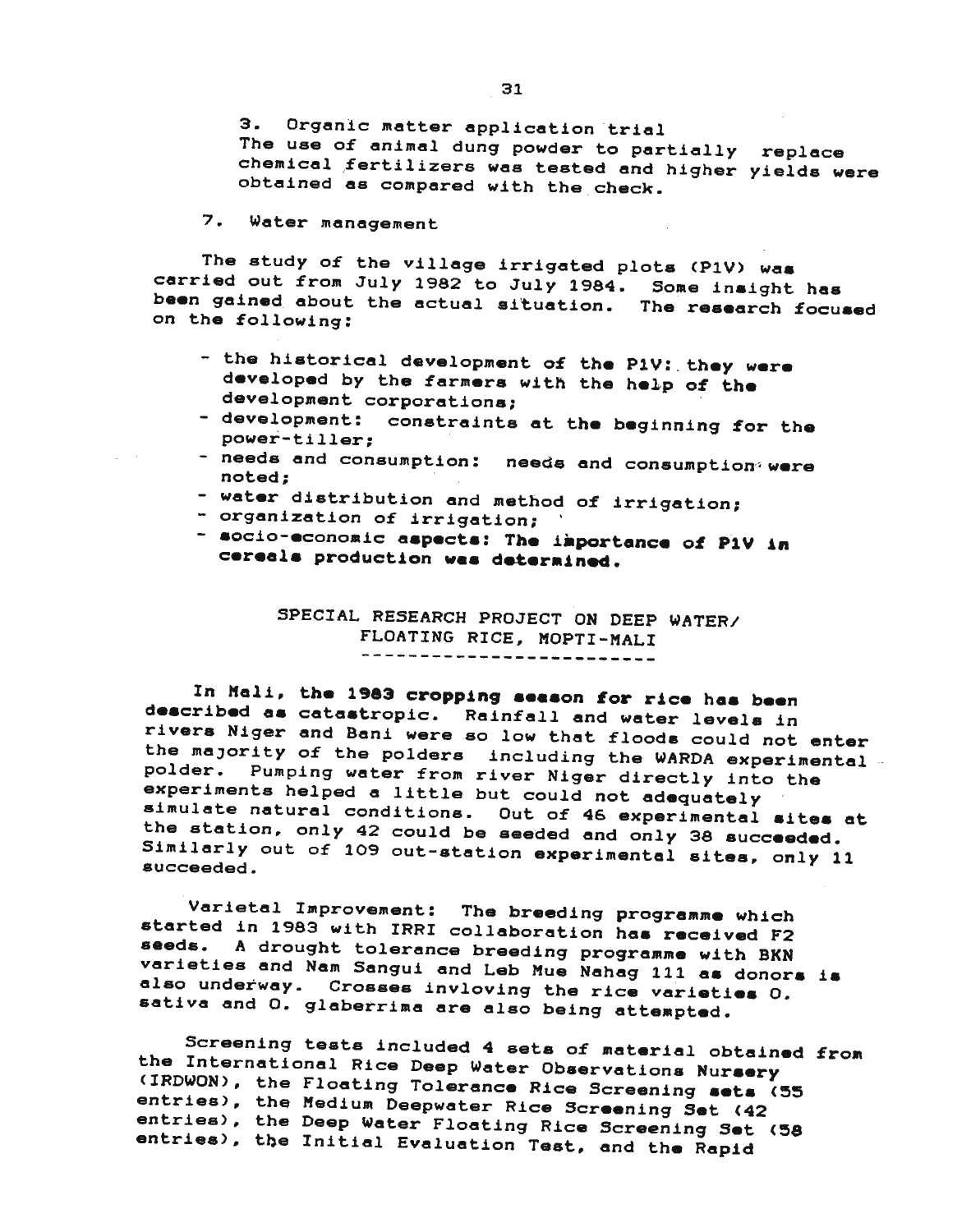Generation Advance (368 lines), with the objectives to identify a broad spectrum of resistance to environmental stresses. Selection was based mainly on elongation ability early maturity, resistance to stemborars and phenotypic appearance at harvest.

In the observation trials, 23 line selected from the 1981 lET and IRDWON trials that failed in 1982 due to drought were tested. One WARDA Coordinated Variety Trial in the medium zone (65cm water depth) was also undertaken. However, the plant life cycle of all varieties was shorter than the local check, Khao Gaew.

Agronomy: Most of the agronomy trials conducted outside the station were destroyed by drought. Trials on the influence of spacing on yield did not show significant difference between 20 cm, 30cm and 40cm spacing; thus confirming results of previous years. Trials on "fertilizer efficiency indicated that various sources of nitrogen do not appear to demonstrate superiority over the control.

Weed Control: Preliminary results demonstrated that line<br>drilling, and especially line dibbling at 30cm and 40cm drilling, and especially line dibbling at 30cm and 40cm<br>could save seed, weeding time and improve the efficiency of<br>hand weeding. Investigations on the critical time of hand Investigations on the critical time of hand weeding O. barthii and mowing the perennial wild rice O. longistaminata under water were 5 weeks after rice emergence and 2 weeks after flood arrival respectively.

Entomology: The reletive susceptibility o£ selected varieties to stemborers is shown in the table below. The insecticide Furadan 3G at 1 to 1.5 kg/ha of a.i. and Birlane lOG also at 1 to 1.5 kg/ha of a.i. applied a few days before *flood* arrival continued to show superiority over other treatments.

| Susceptibility of Some Varieties to Stemborers<br>Attack at Mopti, 1983 |                                    |                                                              |                                  |  |
|-------------------------------------------------------------------------|------------------------------------|--------------------------------------------------------------|----------------------------------|--|
| Varieties                                                               | Number of Chilo<br>per 100 tillers | Number of 3 infested<br>Maliarpha per tillers<br>100 tillers |                                  |  |
| <b>BKN 6323</b><br>Khao Gaew<br>DM 17<br>Mali Sawn                      | 2.21<br>4.00<br>4.36<br>4.25       | ---------------------<br>23.86<br>25.56<br>34.29<br>36.67    | 33.05<br>38.92<br>42.38<br>52.38 |  |

Seed Production: Due to the installation of a sprinkler and a permanent pumping system, it was possible to produce 25.556 t of seed which is sufficient for next year's experiments.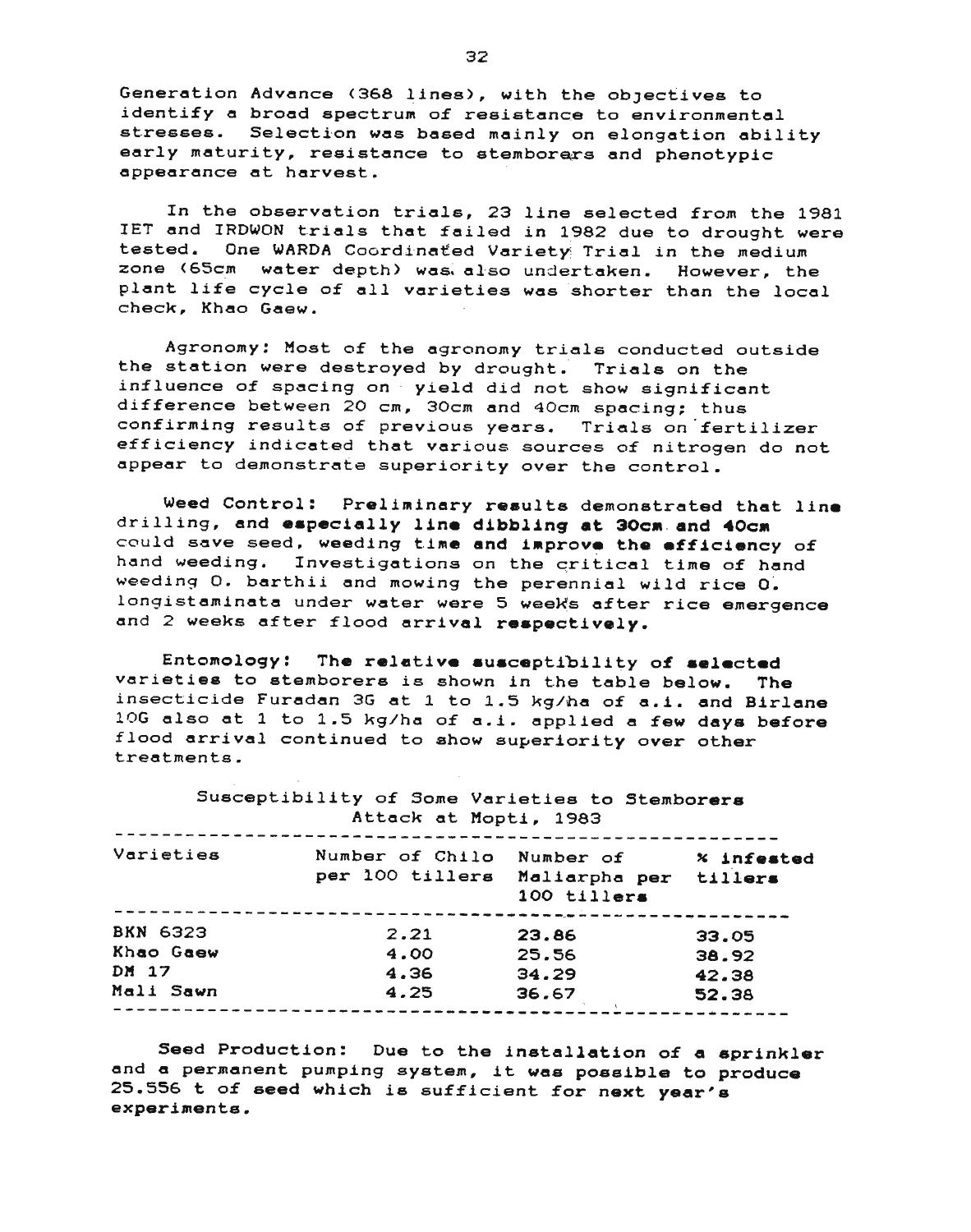### DEVELOPMENT DEPARTMENT

Activities

The activities of the Department consist of mainly three programmes; namely Technology Assessment and Tranafer (TAT); Technical Assistance Programme (TAP); and Rice policy analysis, mechanization and water management studies.

Technology Assessment and Transfer Programme (TAT) 

The concept of technology assessment and transfer has the twin objectives of evaluating the improved technology for its suitability to farmers' socio-economic and production needs, and of devising and testing an extension strategy for use by. national extension organizations in transferring the improved technology to farmers. Under the TAT programme, socio-economic studies were completed in mangrove swamp areas of Sierra Leone, The Gambia, Guinea, in the deep water and floating areas of Mali, and in the upland rice areas of Ivory Coast. Through these studies agro-climatic and socio-economic production constraints for rice are being identified.

Four improved technology packages were identified for the mangrove swamp areas of Sierra Leone, and tested through 40 adaptive trials. On the basis of the yield performance, economic analysis and socio-personal factors, it can be concluded that:

- $a$ ) ROK5 could be grown alone or with fertilizer (40kg of N/ha injected at 20cm below the surface at early tillering) in the short duration areas, and would increase net revenue by over 40 percent.
- **b**) CP4 should not be grown githout fertilizer. With fertilizer, net revenue could be expected to increase by over 50 percent.
- $\mathbf{c}$ Mechanical cultivation (land preparation and/or puddling with a single axle power tiller) alone may not be economical, but its main effect is in reducing the drudgery of hand digging.
- $d$ The chaplete package consisting of an improved variety, fertilizer application and mechanical cultivation could be expected to increase net revenues by 25-40 percent, as well as reduce the drudgery of hard labour.

In order to test an extension education strategy for the transfer of power tillers and fertilizer injectors to the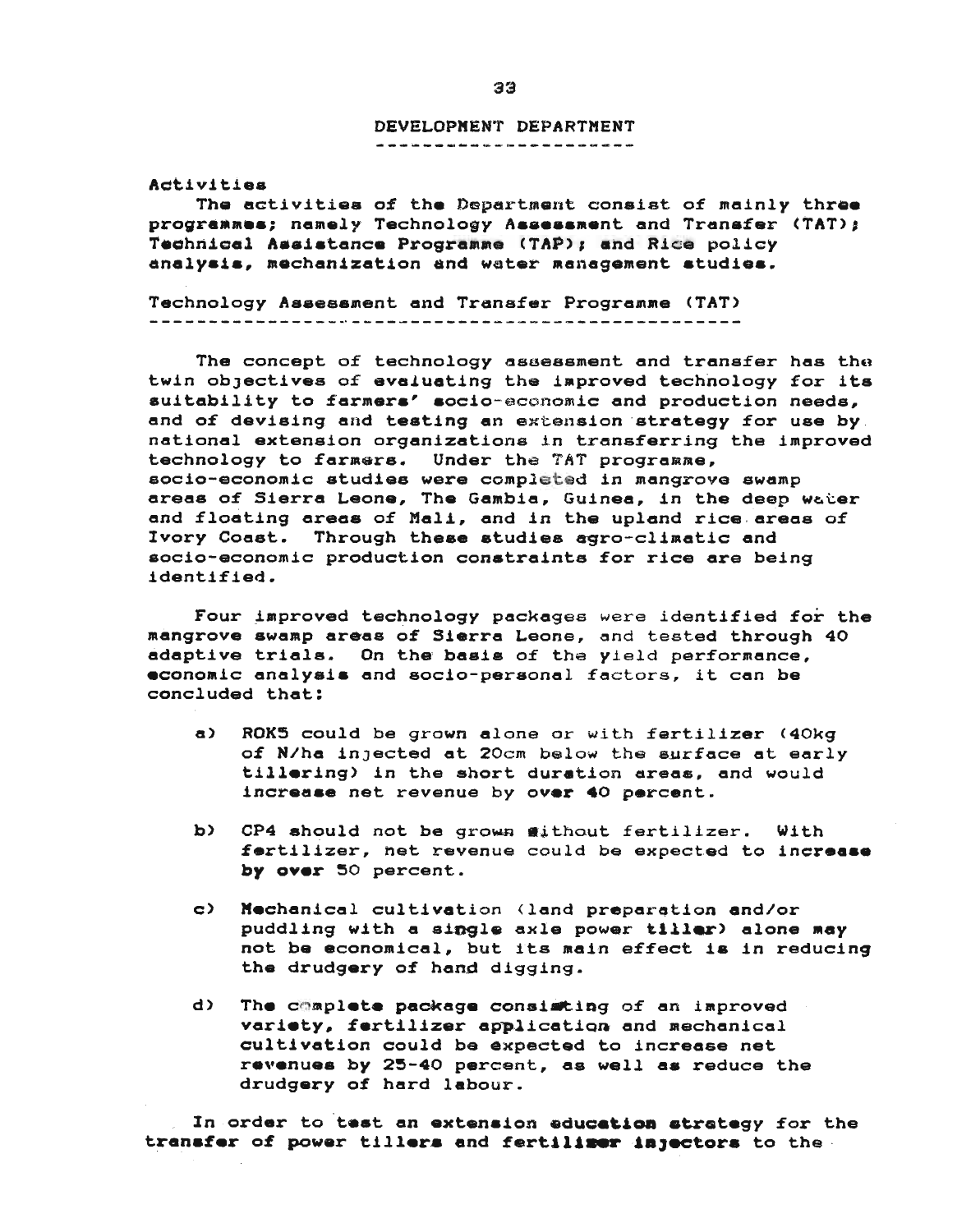farmers in the mangrove swamp areas of Sierra Leone, three pilot farmers cooperatives have been organized. One power tiller has been provided to each cooperative on credit, and the members have paid an initial deposit that has paid a part of the credit. Further, intimate contacts have been established with the extension staff of the North West Integrated Agricultural Development Project, (NWIADP) Kambia to integrate these technologies into their extension work.

Further, improved packages are being tested through 164 adaptive trials in four countries namely: Sierra Leone, The Gambia, Guinea and Mali in 1983/84 crop season.

A zero-tillage study conducted in the upland rice conditions in Liberia indicated that no-till system using the rolling jab-planter and herbicides is not likely to be a success, judging from the conditions under which the traditional farmer cultivates his upland rice crop and coupled with the economic factors of these conditions.

#### TECHNICAL ASSISTANCE PROGRAMME (TAP)

Under the TAP, WARDA assists its Member States with rice project preparation and implementation. In 1983, activities under this programme covered The Gambia, Guinea, Guinea Bissau, Liberia, Mali, Mauritania, Senegal and Upper Volta

A rice seed multiplication review was conducted in The Gambia. It was estimated that The Gambia will need 250 t of certified rice seed annually. It has been recommended that the Sapu Experimental Farm should directly produce foundation II seed and registered seed, while certified seed should be produced through registered out-growers. In addition, WARDA also donated two small rice mills and three sets of quality control equipment to The Gambia, and also helped for their proper installation. Training was also provided in the proper use and maintenance of the equipment.

After a survey of the rice post-harvest techniques and problems in Guinea, it was recommended that steps should be taken to protect the old rice mills at Forecariah from further damage so that it could be rehabilitated after a further study by WARDA.

A rice seed multiplication review of Guinea Bissau was conducted in which three alternative systems for producing certified seed to meet the needs of the country by 1992 were In the first system, all stages of seed examined. aultiplication are undertaken at mechanized state farms. In the second system multiplication of Go to R1 is done at the mechaanized state farms while certified seed is multiplied by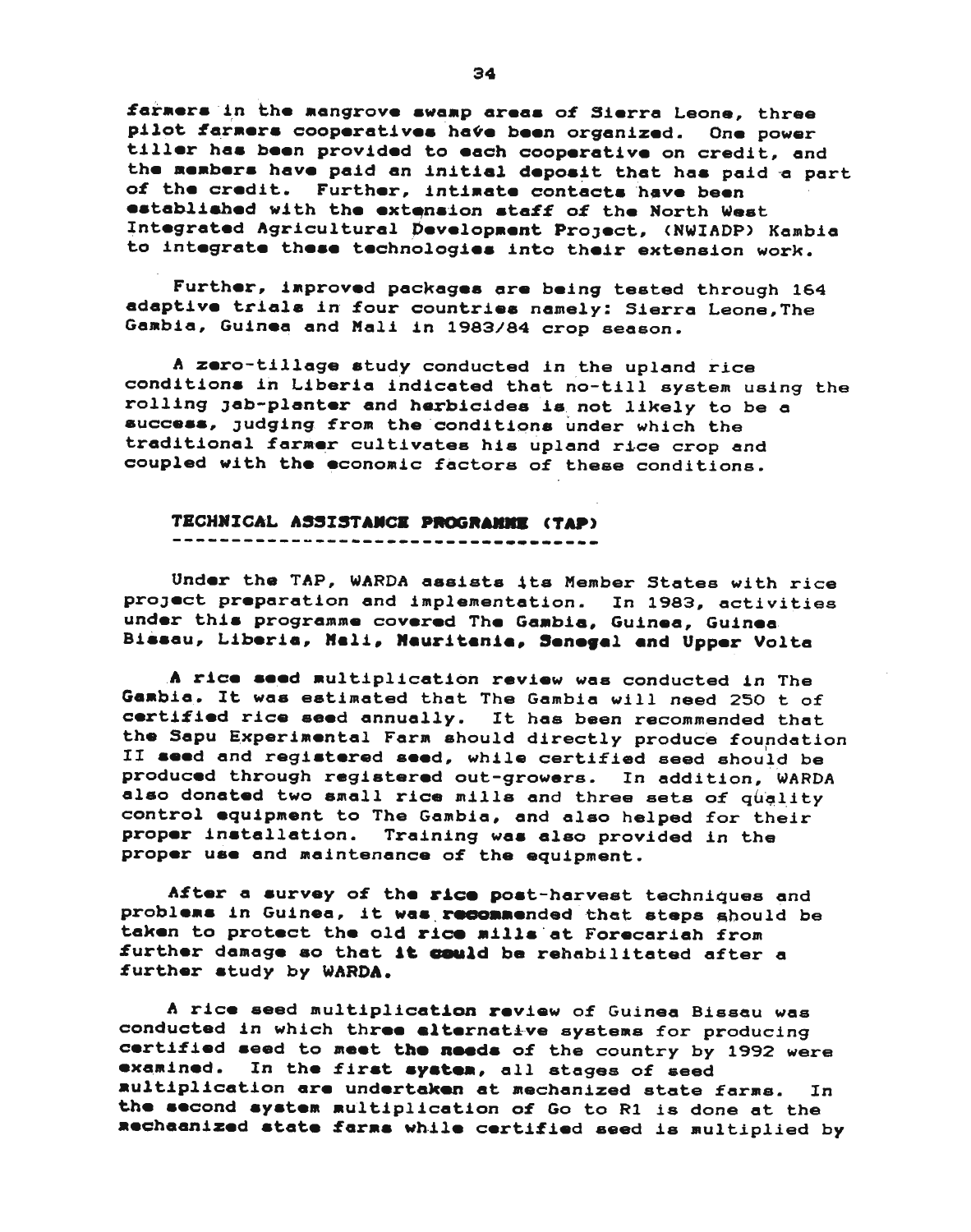contract growers. In the third system, production of GO to R1 in the State Farms is by animal traction. while H1 is multiplied by contract seed growers. The internal economic rate df return was estimated to be negative. at 14 and 18 percent for the three systems respectively.

In order to assist the Government of Liberia, *in*  preparing designs for rehabilitation of the irrigation proJects, topographical surveys were completed for Zleh Town (45 ha), Foya-5 (30 ha) and Bandeja (2 ha) projects. Enginsering and economic analyses are also in progress for these and other projects like Foya 1. Foya 2. Foya 4. Gbedin. etc. 'After a *rice* seed multiplication review of Liberia. WARDA also recommended that the multiplication of rice seed should be done only through the SmallHolder Rice Seed Multiplication Project (SRSP) and that incentives to contract seed-growers need to be increased if the target of 750 tonnes of certified production by 1986 is to be achieved.

On the basis of a rice seed review in Mali, it was recommended that Operation de Production de Semences (OPS) should conduct a survey of users of seed, in order to estimate seed demand in terms of quality and quantity. The OPS should purchase, treat and distribute the seed. Foundation seed should be produced by the OPS at its Molodo and Mopti centres while the other centres of Babougou and Dalabani should be used for R2 seed production by contract farms.

A seed review of Senegal estimated the demand for certified seed at about 1420 tonnes by 1990. It was recommended that either the WARDA Regional Seed Centre at Richard Toll may continue to produce seed for the next 10 **years up to stage R1,** or the rice seed production be transferred to Faneye after two years. Financial ixplications for both the alternatives were also worked out.

On the requeat of the Government of Upper Volta, a WARDA staff aeaber has been posted to Bobo-Dioulasso as Rice Industry Advisor for 2 to 3 years. During this period, he will conduct and supervise studies of rice production, marketing and distribution including milling and storage.

During the year. concerted effort was made to collect information on the follow-up of Member States of projects designed in the past by the Department. From the results, it is clear that quite a large number of the projects are being implemented in part or in whole. Most of the projects that have not yet been implemented, particularly those identified in the last two years, are still under study and are likely to be implemented.